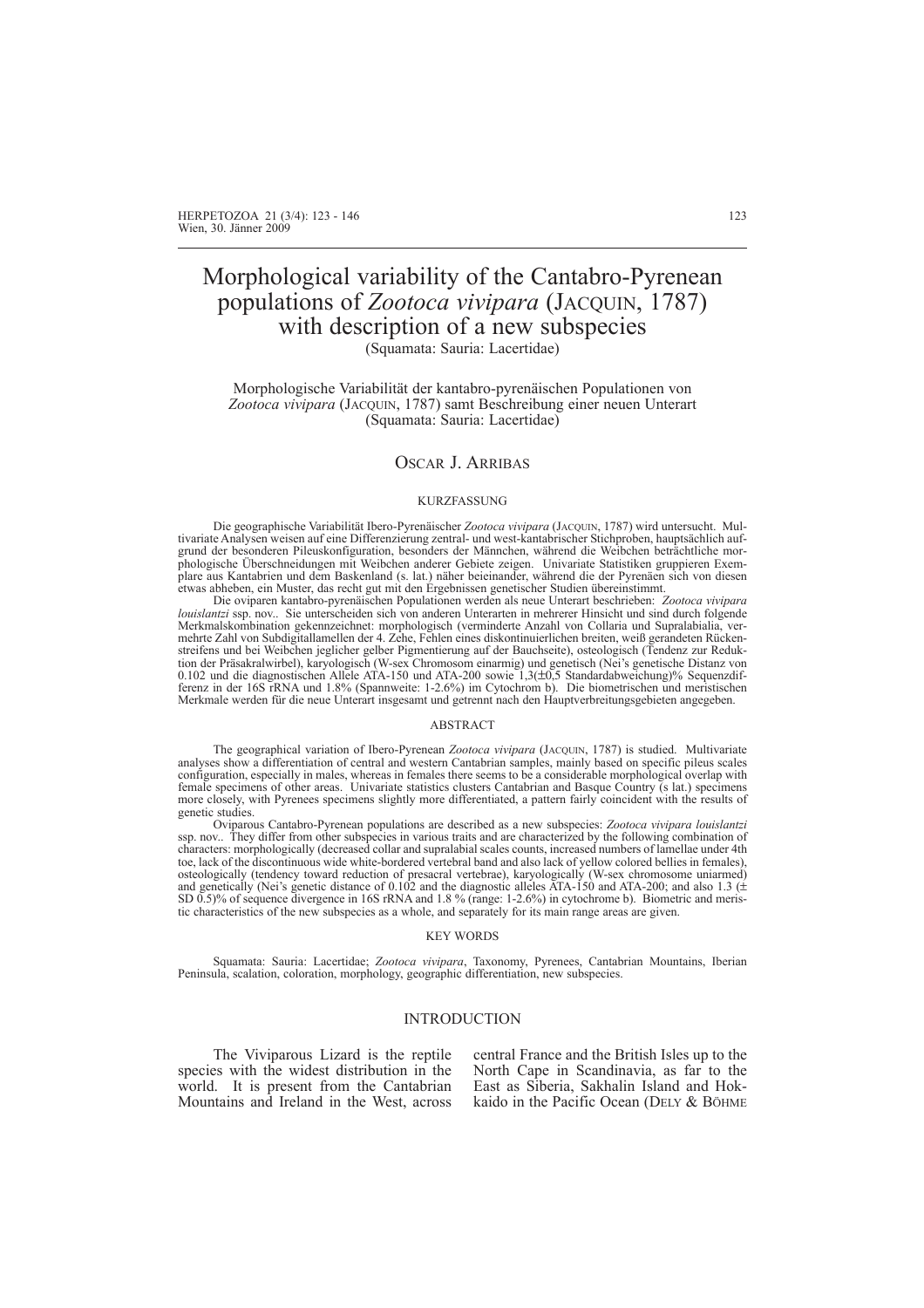1984; BÖHME 1997; MAYER et al. 2000; GLANDT 2001). Despite its extensive range area, this taxon was the paradigm of a monotypic and nearly invariant species for years. Recent studies have shown that the species is represented by a fairly complex array of populations characterized by their karyological and molecular features, as well as in their reproductive mode (KUPRIYANOVA et al. 2006). However, some subspecies had been nominally described in the past:

*Zootoca vivipara sachalinensis* (PERE-LESHIN & TERENTJEV, 1963) (Terra Typica Sakhalin Island) is found not only in Sakhalin but also in Hokkaido, Amurland and Ussuriland, and probably extends across Asia to the West as far as the Baltic Sea, central Estonia, eastern Finland, eastern Hungary, parts of Romania and Transcarpathian Ukraine. Both East European populations as well the East Asian ones share an acrocentric/subtelocentric uniarmed W sex chromosome (A-type of KUPRIYA-NOVA 1990) and correspond to the clade D ("Eastern Viviparous") from SURGET-GRO-BA et al. (2001, 2006). The name "*sachalinensis*", however, could be a nomen nudum (W. MAYER, pers. com.) and this taxon, thus, in need of another name or a proper description with new authors and data.

*Zootoca vivipara pannonica* (LÁC & KLUCH 1968) (Terra Typica: Boťany, Kapusansky Forest in Eastern Slovakia) was thought to represent a typical relict taxon from the southeast European steppes ("Puszta") now restricted to the Pannonian Plains (Carpathian Basin). However, this taxon seems to be based on an unlucky historical confusion of populations not related among each other (W. MAYER pers. comm.). Specimens of the type locality (Boťany, Slovakia) do not correspond genetically with specimens from other areas attributed to "*pannonica*", and belong in fact to the clade E, "Western Viviparous" by SURGET-GROBA et al. (2006). Thus, *Z. vivipara pannonica* shall be considered a synonym of the "Western Viviparous" clade. Other "*panonica*" (sensu Auctt.) belong to other clades (especially "Central Viviparous I" sensu SURGET-GROBA et al. 2006). All these lowland steppe populations of diverse genetic origin are probably ecological representatives of an ancestral (periglacial or early postglacial) habitat, or a recent colonization by several *Zootoca* haplotypes which invaded a habitat that was almost devoid of lizards.

*Zootoca vivipara carniolica* MAYER, BÖHME, TIEDEMANN & BISCHOFF, 2000 (Terra Typica: Mt. Snežnik, Slovenia) (non *Lacerta vivipara* var. *carniolica* WERNER, 1897, nomen nudum), a southeastern oviparous form named and correctly described recently as a subspecies. It is distributed in Slovenia, northwestern Croatia, southern Austria and some areas of north Italy (Po Plain, Friuli). In this form males and females were presumed to have 36 chromosomes (35 in females of all the remaining *Zootoca* populations – but see "Central Viviparous II" below) and the W chromosome as small as a microchromosome. This form could deserve species status (BÖHME et al. 1999; MAYER et al. 2000; HEULIN et al. 2000; GHIELMI et al. 2001; ODIERNA et al. 2001); this question is currently under study (W. MAYER, pers. com.). *Zootoca v. carniolica* corresponds to the clade A ("Eastern Oviparous") from SUR-GET-GROBA et al. (2001, 2006).

The remaining populations had been included in *Zootoca vivipara vivipara* sensu lato. However, inside this assemblage, some different lineages have been identified in the last decades:

(a) A "Western Viviparous" (Clade E from SURGET-GROBA et al. 2001, 2006) (= *Z. v. pannonica* [LÁC & KLUCH, 1968]), at the moment unnamed but to which available names (as *oedura* SHEPPARD, 1804, terra typica: "England") could be applied if this taxon proves to be a valid subspecies. Their populations are mainly distributed over Germany, Austria, France, Great Britain, Italy, Poland, Sweden, Switzerland, Germany, Denmark, Bulgaria and are very similar among each other. They correspond to the biarmed (submetacentric) W chromosome (B-type of KUPRIYANOVA 1990). The internal structure of this group may be fairly complex and include diverse subclades (W. MAYER, pers. com).

(b) Clade C ("Central Viviparous I") from SURGET-GROBA et al. (2001, 2006), a part of the former "false *pannonica*" specimens found in northwestern Hungary, as well as in eastern Austria that belong to the mitochondrial clade "North" (KUPRIYANOVA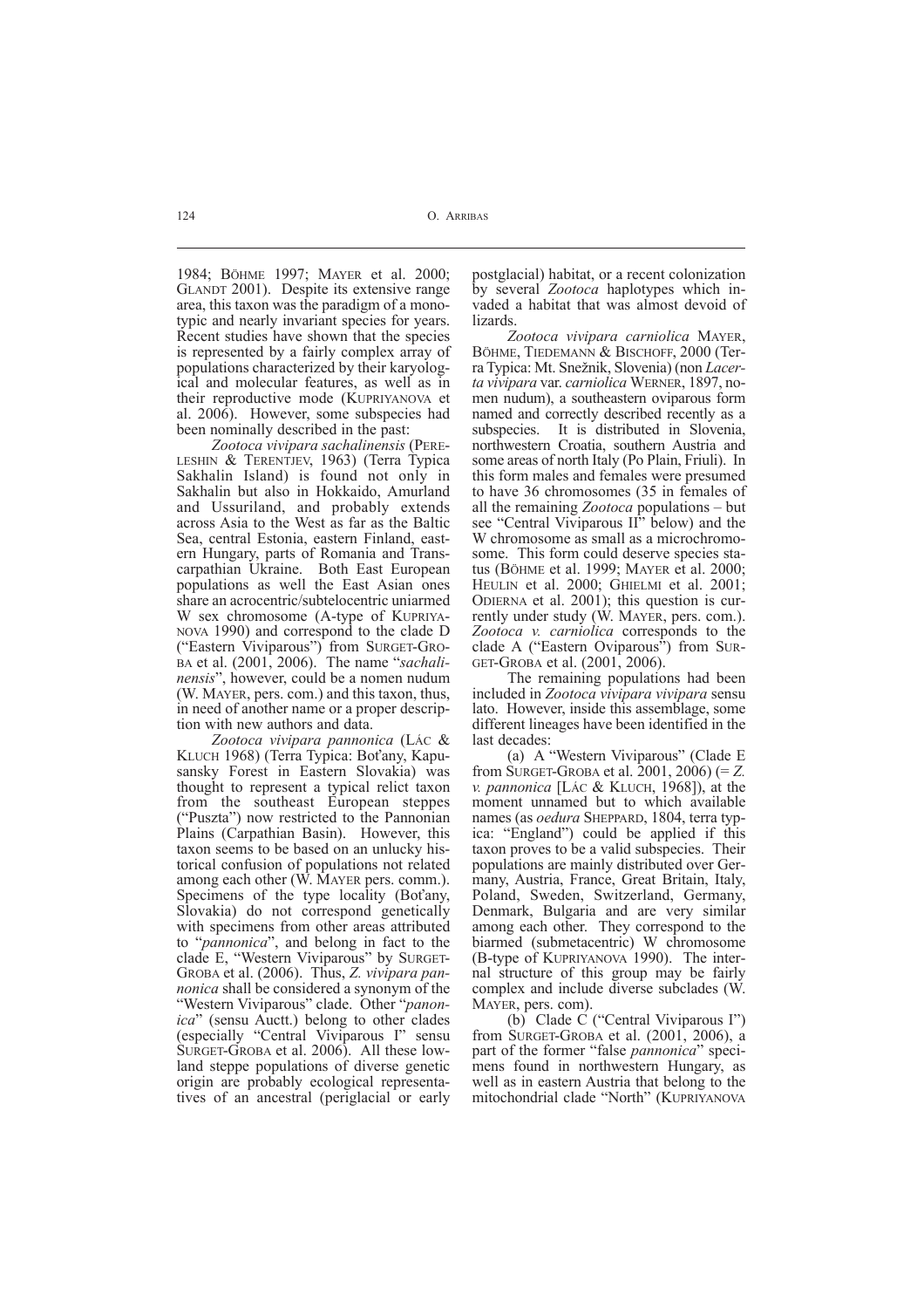et al. 2006). Karyologically they are very similar to the Russian type. This form presents an uniarmed W chromosome (A-type of KUPRIYANOVA 1990). This clade corresponds to the terra typica population of *Z. vivipara* (Schneeberg, Austria) and should bear the nominotypical name: *Zootoca vivipara vivipara*. The "original" description of *Zootoca vivipara* (by JACQUIN in 1783) was not a valid nomenclatural act, being a simple mention of the viviparity of a lizard, and the name should be refered to an other, subsequent author (LICHTENSTEIN, 1823) who really used the name as a binomen (SCHMIDTLER & BÖHME 2006; SCHMIDTLER pers. comm.). If this is accepted, the nomenclatural act will require typification (designation of a Neotype) including restriction of the type locality to "Schneeberg in Austria", in order to link the nominal subspecies to the locality indicated by JACQUIN (1783) and avoid even more confusion.

(c) Clade F ("Central Viviparous II") from SURGET-GROBA et al. (2001, 2006). A singular population of uncertain status was first localized in Ócsa (Hungary) and later found in central Hungary and along the southern Central Alps up to the Italian border (Type "east" in KUPRIYANOVA et al. 2006, table 1) allegedly with the same number of chromosomes in males and females (as in *Z. v. carniolica*), a ZW sex chromosome system (W-shaped as an acrocentric microchromosome) but viviparous. However, in fact this "viviparous variant" of the oviparous *Z. v. carniolica* is part of a completely different haploclade.

Although formerly oviparity was supposed to be the most primitive state and viviparity to be monophyletic having developed only once in *Z. vivipara*, modern chromosomal data suggest the independent appearance of viviparity both in a western population (Western Oviparous Z1Z2W) as well as an eastern one (Eastern Oviparous – *Z. v. carniolica*) (ODIERNA et al. 2004). However, the most parsimonious genetic trees suggest to the contrary a double arousal of oviparity (in *Z. v. carniolica* and the Cantabro-Pyrenean populations) (KUPRIYANOVA et al. 2006).

(d) Clade B ("Western Oviparous") from SURGET-GROBA et al. (2001; 2006) includes the oviparous Cantabro-Pyrenean populations (south of the Garona river),

with acrocentric W sex chromosome in females. This oviparity was first discovered by Louis LANTZ (1927) and later extensively studied by BRAÑA (1986), BRAÑA & BEA (1987), BÖHME (1997) and HEULIN (1988), among others. It constitutes a geographically and biologically well defined and singular (allopatric) group. Inside this group, there seem to exist two main clades, a "Pyrenean" (Pyrenean mitochondrial clade) in the eastern and northern slopes of the Pyrenees up to the Landes department, and a "Cantabrian" (Cantabrian mitochondrial clade) one which occurs in northwestern Spain, from Lugo across the Cantabrian and Basque Mts. up to the Western Pyrenees, entering adjacent France and overlapping with the former (as in Ossau Valley and Gers Department: Gabas, Louvie, Moura de Montrol). Within the "Cantabrian" clade, two subgroups can be distinguished, West and East of Picos de Europa respectively (Western and Eastern Cantabrian mitochondrial subclades, respectively). Their relationships are ("Pyrenees" versus "East Cantabrian + West Cantabrian") following SURGET-GRO- BA et al. (2001, 2006).

Concerning the intraspecific systematics of *Zootoca*, the most accurate studies rely on maternal inherited traits (W sex chromosome, mtDNA) but sound studies based on a wide range of characters inherited by both parents (nucDNA, morphology, allozymes) are needed for the delimitation of all these forms, especially those connected by a continuous distribution range. The relationships derived from mtDNA study are:

[Eastern Oviparous] [(Central Viviparous I + Central Viviparous II + Western Oviparous) (Eastern Viviparous + Western Viviparous)].

Over the last years, research lines focused mainly on the reproductive modes and genetics (DNA study and karyology), but very little has been done concerning the analysis of the morphology after the classic papers by WERMUTH (1955) and DELY (1981), written long before the recent discoveries about this species. Only recently, ARRIBAS (2001) studied eight scalation characters from a total of 534 specimens (221 males and 313 females) grouped into the clusters (Cantabrian Mts.; Pyrenees;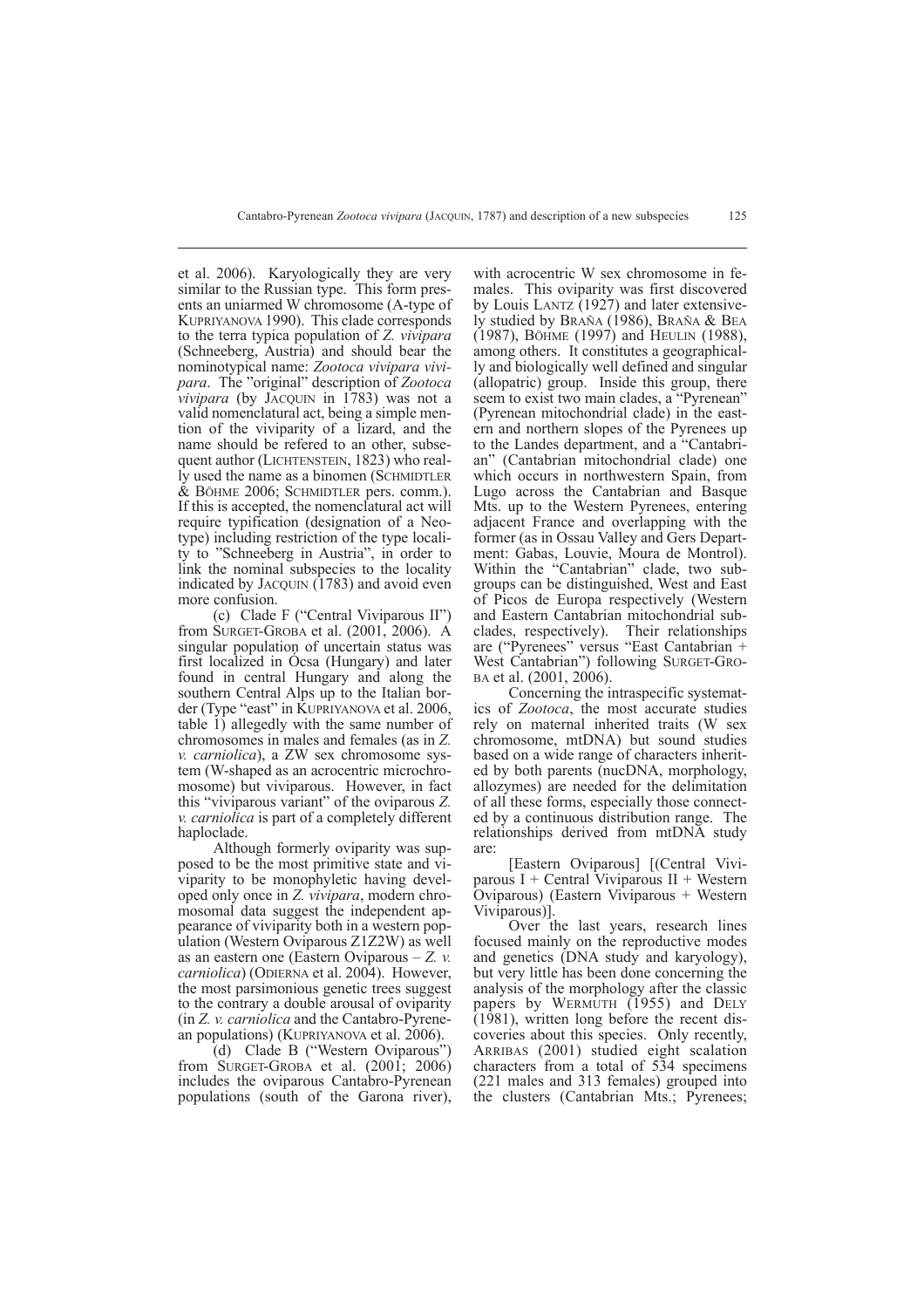

Fig. 1: Localities from which Ibero-Pyrenean *Zootoca vivipara* specimens have been studied (circles). The various groups (for abbreviations see Materials and Methods) as revealed by genetic and morphological (Multivariate and Univariate analyses, this study) studies are presented in frames.

Abb. 1: Fundorte des untersuchten ibero-pyrenäischen *Zootoca vivipara* Materials (Kreise). Eingerahmt sind die jeweils unterschiedlichen Gruppierungen (Abkürzungen erklärt in Materials and Methods), wie sie sich auf der Basis genetischer und morphologischer (multivariater und univariater Merkmalsanalysen, diese Arbeit) Gesichtspunkte darstellen.

British Isles; West and Central Europe; Central European "Puszta" [formerly attributed to *Z. v. pannonica*]; North Balkans [*Z. v. carniolica*]; East Europe plus West Asia; and Sakhalin [*Z. v. sachalinensis*], although with small sample size for some of the populations involved (especially Asiatic ones). The results were particulally indicative for the discreteness of the oviparous forms. The first and almost unique attempt to find geographic variation patterns within Iberian *Zootoca* was made nearly forty years ago by CASTROVIEJO et al. (1970). The present analysis tries to fill this gap.

## MATERIALS AND METHODS

#### Samples

For the study of the Cantabro-Pyrenean samples, a total of 330 specimens (128 males and 202 females) were measured. Geographic provenance of samples is represented in Fig. 1. Specimens were grouped in function of their geographic origins, considering the physiographic characteristics of the inhabited areas (mountain massifs, natural regions). Grouping into Operational Taxonomic Units (OTUs) has been the following (localities are followed by the number of specimens, males and females, respectively):

OTU 1. – Eastern Pyrenees (E\_PYR, Pyrenean mitochondrial clade, see Introduction): Estanys de la Gallina (Lleida, Spain) (1, 0). Estany de Sotllo (Lleida, Spain) (1, 3). Ordino-Arcalis (Andorra) (1, 0). Etang de Prat Matau (Ariège, France) (1, 5). Estany de Soliguera (Lleida, Spain) (2, 1). Ransol (Andorra) (0, 1). Estany d'Estats (Lleida, Spain) (0, 5). Sanctuari de Nuria (Girona, Spain) (0, 2).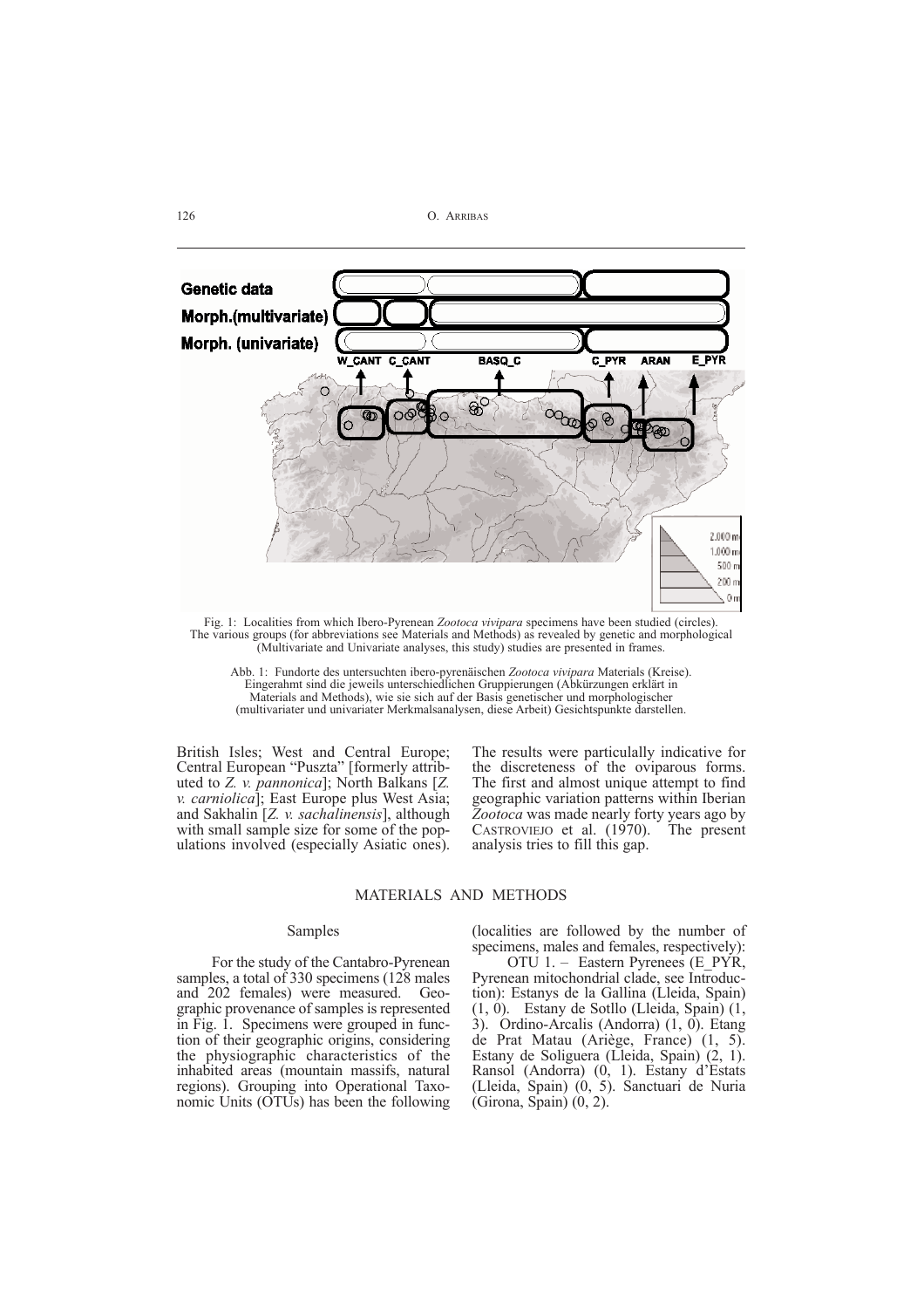OTU 2. – Vall d'Aran (ARAN, Pyrenean mitochondrial clade): Coll de Barrados (Lleida, Spain) (22, 45). Pla de Beret (Lleida, Spain) (14, 27). Port d'Orla (Lleida, Spain) (1, 2). Estany de Liat (Lleida, Spain) (2, 16). Val de Cabaneta (Lleida, Spain) (1, 0). Estany Redó (Lleida, Spain) (2, 4). Tuc de Pedescaus (Lleida, Spain) (0, 3). Serra de Guarbes (Lleida, Spain) (0, 1).

OTU 3. – Central Pyrenees (C\_PYR, Pyrenean mitochondrial clade): Lac Bleu de Bigorre (Hautes Pyrénées, France) (6, 9). Col del Tourmalet (Hautes Pyrénées, France) (2, 18). Puerto del Portalé (=Pourtalet) (Huesca, Spain) (2, 5). Peyragudes skyresort (Haute Garonne, France) (2, 3), Lac d'Artouste (Basses Pyrénées, France) (0, 1).

OTU 4. – Eastern Pyrenees-Basque Mts.-Eastern Cantabrian Mts. (BASO C, Western Cantabrian mitochondrial subclade): Peña Prieta (Palencia, Spain) (2, 1), Sotres (Asturias, Spain) (1, 0), Guarrinza (Huesca, Spain) (1, 1). Pico Coriscao (Cantabria, Spain) (0, 2), Pico Arrakogoiti (Navarra, Spain) (0, 1). Braña Vieja sky resort (Cantabria, Spain) (1,3). Polaciones (Cantabria, Spain) (1, 0). Puerto de Roncesvalles (Navarra, Spain) (1, 2). Tresviso (Cantabria, Spain) (1, 3). Puertos de Riofrío (Cantabria, Spain) (0, 1). Puerto de los Tornos (Cantabria-Burgos, Spain) (26, 10). Guriezo (Cantabria, Spain) (3, 0). Portilla de Lunada (Cantabria-Burgos, Spain) (9, 0). Otxogorri (Navarra, Spain) (1, 0). San Roque de Riomiera (Cantabria, Spain) (0, 1). Cantabria (without data, Spain) (2, 3). Fuente Dé (Cantabria, Spain) (1, 1). Portilla de la Sía (Cantabria-Burgos, Spain) (1, 1). Coteroprao (Cantabria, Spain) (0, 1). Barranco de Maze (Navarra, Spain) (0, 1).

OTU 5. – Central Cantabrian Mts. (C\_CANT, Eastern Cantabrian mitochondrial subclade): Vega de Enol (Asturias, Spain) (0, 1). Puerto de Vegarada (León, Spain) (3, 1). Collado de Panderrueda (León, Spain) (1, 0). Puerto de las Señales (León, Spain) (4, 6).

OTU 6. – Western Cantabrian Mts. (W\_CANT, Eastern Cantabrian mitochondrial subclade): Brañas de los Cuartos, Somiedo (Asturias, Spain) (2, 0). Lago de la Cueva, Somiedo (Asturias, Spain) (0, 1). Lagos de Saliencia, Somiedo (Asturias, Spain) (0, 1). Cofiñal (León, Spain) (1, 0). Piornedo de Ancares (Lugo, Spain) (3, 5).

## Studied characters

Variables studied for the Ibero-Pyrenean samples were:

\* Biometric characters: Snout-vent length (SVL); Forelimb length (FLL); Hindlimb length (HLL); Pileus length (PL); Pileus width (PW). The following indexes have been calculated: FLL/SVL, HLL/SVL and PL/PW and are given multiplied x100 to avoid excessive decimals.

\* Scalation characters: Granula Supraciliaria (GRSr & GRSl, granules in right and left sides), Dorsalia (DORS, number of transversal dorsal scale rows counted along the middle of the body), Ventralia (VENT, number of transversal rows of ventral scales), Collaria (COLL, number of scales in the collar clearly greater than sorrounding ones), Gularia (GUL, number of scales in a straight line from the chin symphysis to the collar), Femoralia (FEMr & FEMl, right and left side numbers of femoral pores), Lamellae (LAM, rounded platelets underneath the fourth toe), anterior Loreals (= frenal scales) (LORr & LORl, number of anterior loreal scales in right and left sides), and Supralabialia previous to the subocular plate (SPRL, sum of both sides), Postnasalia (PNr & PNl, number of postnasals in right and left sides). Only specimens greater than 43 mm SVL (adults) were included in analyses. Contact between the supranasal and first loreal plates (SN-LOR) and configuration of the pileus scales (PILCONF), disposition of frontonasals following VOIPIO (1992), coded as:  $1 =$  wide contact ("Median"),  $2 =$ contact in one point ("Cross"),  $3 =$  lack of contact ("Transversal") and  $4 =$  supernumerary scale among prefrontals ("Rectangular").

\* Coloration characters: Number of longitudinal ventral scale rows with black spots (PTV).

#### Statistical Procedures

Statistical analyses used in the morphological study are the same as in ARRIBAS (1996, 1999) and include both Univariate [ANOVA for SVL, scalation characters and indexes, and ANCOVA with SVL as a covariate for the other linear measurements, both of them with post-hoc TUKEY-KRAMER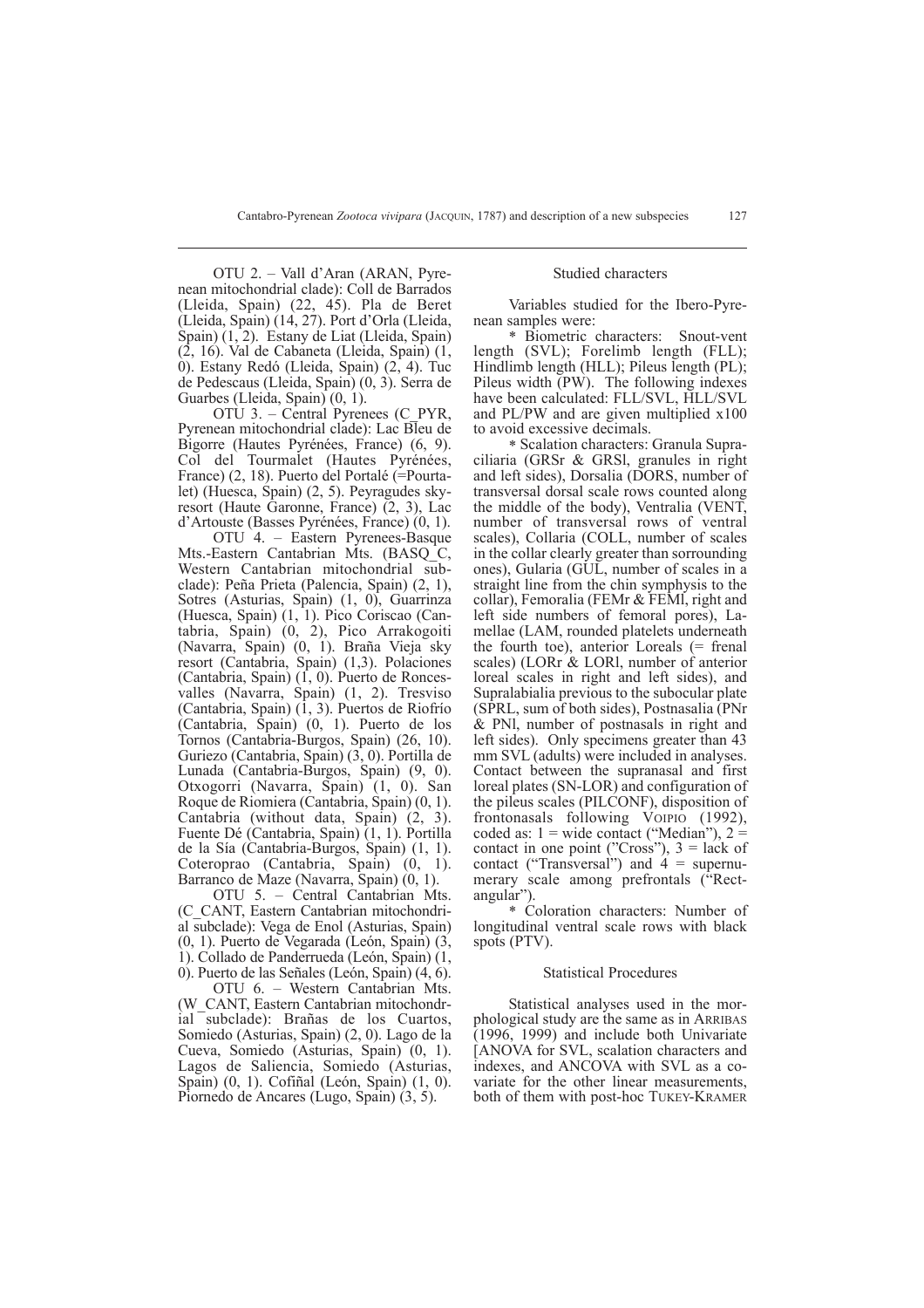tests at  $p < 0.05$  (\* significant) and  $p < 0.01$ (\*\*, highly significant) to detect differences among samples], as well as Multivariate techniques (Canonical Discriminant Analysis, CDA). In this later analysis, all specimens appear graphically displayed, but each population can be represented by a centroid (a hypothetical middle individual) from which UPGMA and Minimum-Length Spanning Tree (MST) computed from the Mahalanobis' distance matrix among these centroids, can be calculated. MST helps to detect the nearest neighbors based on their position in the multidimensional space. Cophenetic correlation coefficient was calculated to ascertain the goodness of fit of the UPGMA-derived matrix of cophenetic (ultrametric) distances to the original distance matrix (ROHLF 2000).

Multivariate analyses (CDA) and Univariate statistics were performed with NCSS 2001 (HINTZE 2001) and Mahalanobis' Generalized Distances computed with S-PLUS 2000<sup>®</sup> (Mathsoft 1999). UPGMA trees and MST were calculated with NTSYS 2.1® (ROHLF 2000).

#### Osteological study

Specimens cleared and stained for bone study are detailed in Appendix 2. These specimens (alcohol conserved) were skinned and eviscerated, and posteriorly cleared by means of 1% KOH in distilled water. Bones were stained with alizarine red and permanently conserved in glycerine (TAYLOR 1967; DURFORT 1978) (terminology is as in ARRIBAS 1998).

#### RESULTS

#### Multivariate Statistics – Males

\* Canonical Discriminant Analysis (CDA) conducted with 126 male specimens shows two significant axes that explain 76.1 % of total intersample variation. The two axes together discriminate fairly well the Central and Western Cantabrian samples (all those West of Picos de Europa) from the remaining Ibero-Pyrenean ones (Fig. 2A).

The first discriminant axis (eigenvalue 1.23; 38.6 % of variance explained;  $F_{105}$  = 2.7,  $p = 0.0000$ ) distributes the samples in a cline without continuity and great overlap from the Pyrenean samples in the most positive scores, progressively towards the Cantabrian in the most negative part, with overlap especially of the Central (French) Pyrenees (OTU 3) with the Eastern Pyrenees-Basque Mts. - Eastern Cantabrian Mts. (Basque Country s. lat. hereinafter) (OTU4). The highest loadings for the positive part have SN-LOR (0.44), LORr (0.39) and LORl (0.21) and for the negative PILCONF (-0.46), FEMl (-0.37), FLL/SVL (-0.25) FEMr  $(-0.24)$ , DORS  $(-0.22)$ , and  $HLL$ SVL (-0.21).

The second discriminant axis (eigenvalue 1.19; 37.5 % of variance explained;  $F_{80} = 2.2$ ,  $p = 0.0000$ ) discriminates in their most positive scores both Western and Central Cantabrian samples with a slight overlap especially with Aran Valley specimens. The Cantabrian populations are characterized by the highest values of PILCONF (0.49), GRSr (0.41), GRSl (0.28), PNr  $(0.24)$ , PNI  $(0.18)$ , and the lowest of FEMr (-0.39), FMl (-0.32), DORS (-0.29), and SN-LOR (-0.17).

\* Minimum-length spanning tree (MST, not represented) connecting the centroids (hypothetical middle individuals) of each sample is fairly congruent with their geographical position, connecting in general neighboring samples. E\_PYR connects with ARAN at a distance of 2.9686, ARAN with C\_PYR at 4.1359, C\_PYR (the unique sample connected to two others, only one of them geographically closer) with BASQ\_C at 3.5327 and with C\_CANT at 13.0435, and finally C\_CANT with W\_CANT at 14.3042.

\* UPGMA trees (Fig 2B) based on Mahalanobis' distances among sample centroids cluster geographical neighboring populations in a very similar way as MST, especially in the Pyrenean and Basque samples with very small differences among them. More interesting is the marked differences of the Cantabrian samples West of Picos de Europa (C\_CANT and W\_CANT). Distances expressed in this tree have a very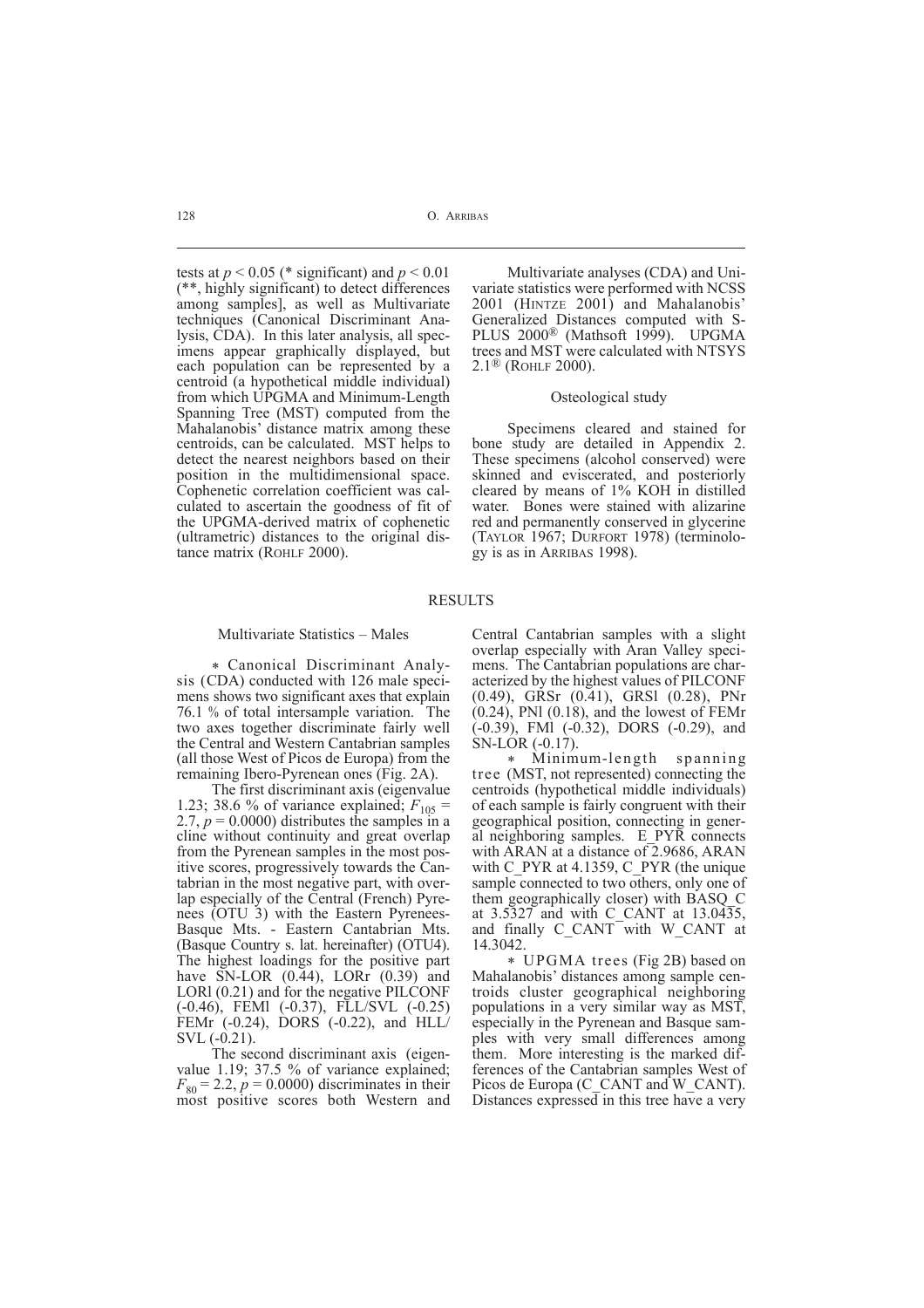good fit  $(r > 0.9;$  ROHLF 2000) to the original distance matrix (Cophenetic Correlation Index;  $r = 0.96$ ;  $t = 2.76$ ,  $p = 0.99$ ).

## Multivariate Statistics – Females

\* Canonical Discriminant Analysis calculated with 200 female specimens shows a poor discriminant power among samples. The first two axes explain 71.7% of the total intersample variation, but their eigenvalues are lower than 1. Both axes together produce a relatively bad discrimination of the lizard samples, which largely overlap (Fig. 3A).

The first axis (eigenvalue 0.94; 40 % of variance explained;  $F_{105} = 3.7$ ,  $p = 0.0000$ ) shows a more or less clinal variation (with strong overlap) from samples 1 to 4, which include all the Pyrenean and Basque country s. lat. samples (from the positive to the most negative part), with samples 4 and 5 (again C\_CANT and W\_CANT) slightly excentrical but also widely overlapping with some E PYR and ARAN specimens. Thus, the first axis shows a gradual cline along Pyrenees, from the Mediterranean extreme of the range in the West up to Picos de Europa. Specimens west of Picos appear morphologically differentiated. The overlap of these latter with some Aran and Eastern Pyrenean specimens is due to their pileus scale configuration ("transverse" type). The positive part of the axis shows high values for PILCONF (0.563137) and GUL (0.301939), and the negative part strong loadings for FEMl (- 0.547937), HLL\_SVL (-0.436403), FEMr (- 0.311495), and  $\overline{V}$ ENT (-0.300814).

The second discriminat axis (eigenvalue 0.75; 31.7 % of variance explained;  $F_{80}$  = 2.9,  $p = 0.0000$ ) slightly separates towards its positive part populations 4 and especially 5 (Central and Western Cantabrian samples), overlapping with the above mentioned E\_PYR and ARAN specimens. In the positive part there are high values of PILCONF (0.563137), FEMr (0.439908) and FLL/SVL (0.233596), and in the negative part high loadings of HLL/SVL (-0.436403) and LAM (-0.295927).

Minimum-length spanning tree (not represented) is fairly similar to that of the males, connecting neighboring

samples. E\_PYR is connected with ARAN at 3.8710, ARAN with C\_PYR at 2.9855, C\_PYR with BASQ\_C at 1.6002, however with two anomalies: C\_PYR connects with C\_CANT at 8.0250 and ARAN appears most similar to W\_CANT at 10.2151.

\* UPGMA trees (Fig. 3B) based on Mahalanobis' distances among sample centroids cluster geographical neighboring populations exactly like the dendrogram of the males, all the Pyrenean and Basque samples with very small differences among them, and the two Cantabrian samples West of Picos de Europa (C\_CANT and W\_CANT) fairly differentiated but not clustering with each other. Distances expressed in this tree also have a very good fit to the original distance matrix (Cophenetic Correlation Index;  $r = 0.92$ ;  $t = 2.34$ ,  $p = 0.99$ ).

#### Univariate Statistics – Males

The results of the univariate statistics of the three main geographic (and mitochondrially identified) groups ("Pyrenees", "Basque Country" s. lat. and "Cantabrian Mts.") are presented in Table 1 (males).

In males, the "Pyrenees" sample accumulates 16 ( $p < 0.01$ ) differences when compared to the other two samples (9 to "Basque Country" s. lat. and 7 to "Cantabrian Mts. "). Basque Country (s. lat.) accumulates 14  $(p \le 0.01)$  differences (9 to "Pyrenees" and 5 to "Cantabrian Mts."). Finally, although apparently most strikingly differentiated in CDA, the "Cantabrian Mts." sample has only the low number of 12  $(p < 0.01)$  differences, (7 to "Pyrenees" and 5 to "Basque Country).

## Univariate Statistics – Females

The results of the univariate statistics of the three main geographic (and mitochondrially identified) groups ("Pyrenees", "Basque Country" s. lat. and "Cantabrian Mts.") are presented in Table 2 (females).

In females, the "Pyrenees" sample accumulates 13 ( $p < 0.01$ ) differences when compared to the other two samples (8 to "Basque Country" s. lat. and 5 to "Cantabrian Mts."). Basque Country (s. lat.) accumulates 11 ( $p < 0.01$ ) differences (8 to "Pyrenees" and 3 to "Cantabrian Mts."). Finally,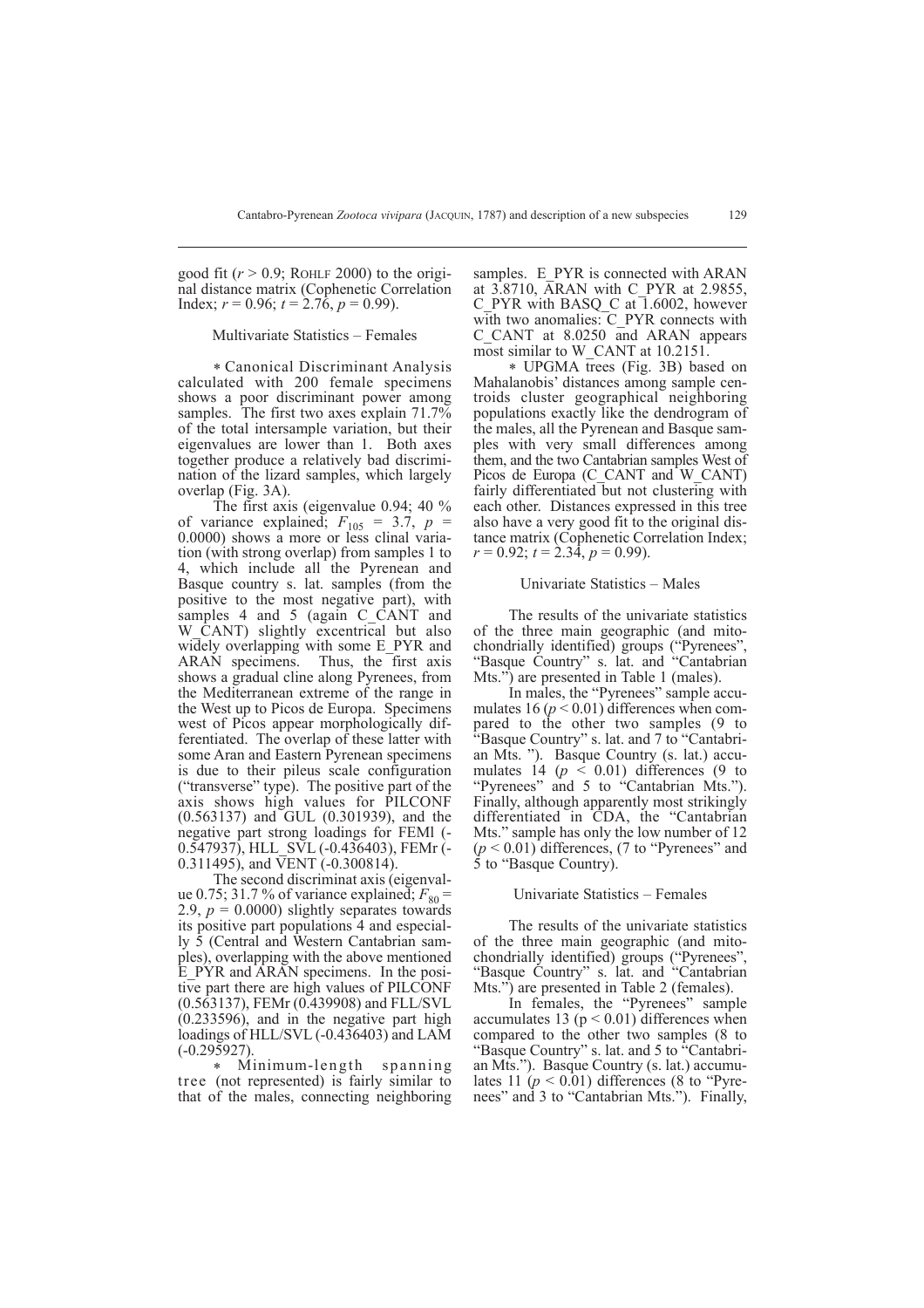

Fig. 2: MALES - CDA plot and UPGMA tree based on the morphology of male Ibero-Pyrenean *Zootoca vivipara* studied (for the coding of OTUs and abbreviations see Materials and Methods). A - CDA plot of the two first two axes (76.1 % of variance explained). Note the distant position of populations  $5$  (C\_CANT) and 6 (W\_CANT) is mainly due to their peculiar pileus configuration.  $B - UPGMA$  tree (Cophenetic correlation index:  $r = 0.96$ ).

Abb. 2: MÄNNCHEN - CDA Diagramm und UPGMA-Baum auf Grundlage von morphologischen Merkmalen der untersuchten Männchen von ibero-pyrenäischen *Zootoca vivipara* (Kodierung der OTUs und Abkürzungen siehe Materials and Methods). A - CDA Diagramm der ersten beiden Achsen (76.1 % der Varianz erklärt). Man beachte die abgesonderte Lage der Populationen 5 (C\_CANT) und 6 (W\_CANT), die wesentlich durch die ungewöhnliche Pileusschild-Anordnung bedingt ist. B - UPGMA-Baum (Cophenetischer Korrelationsindex: *r* = 0.96).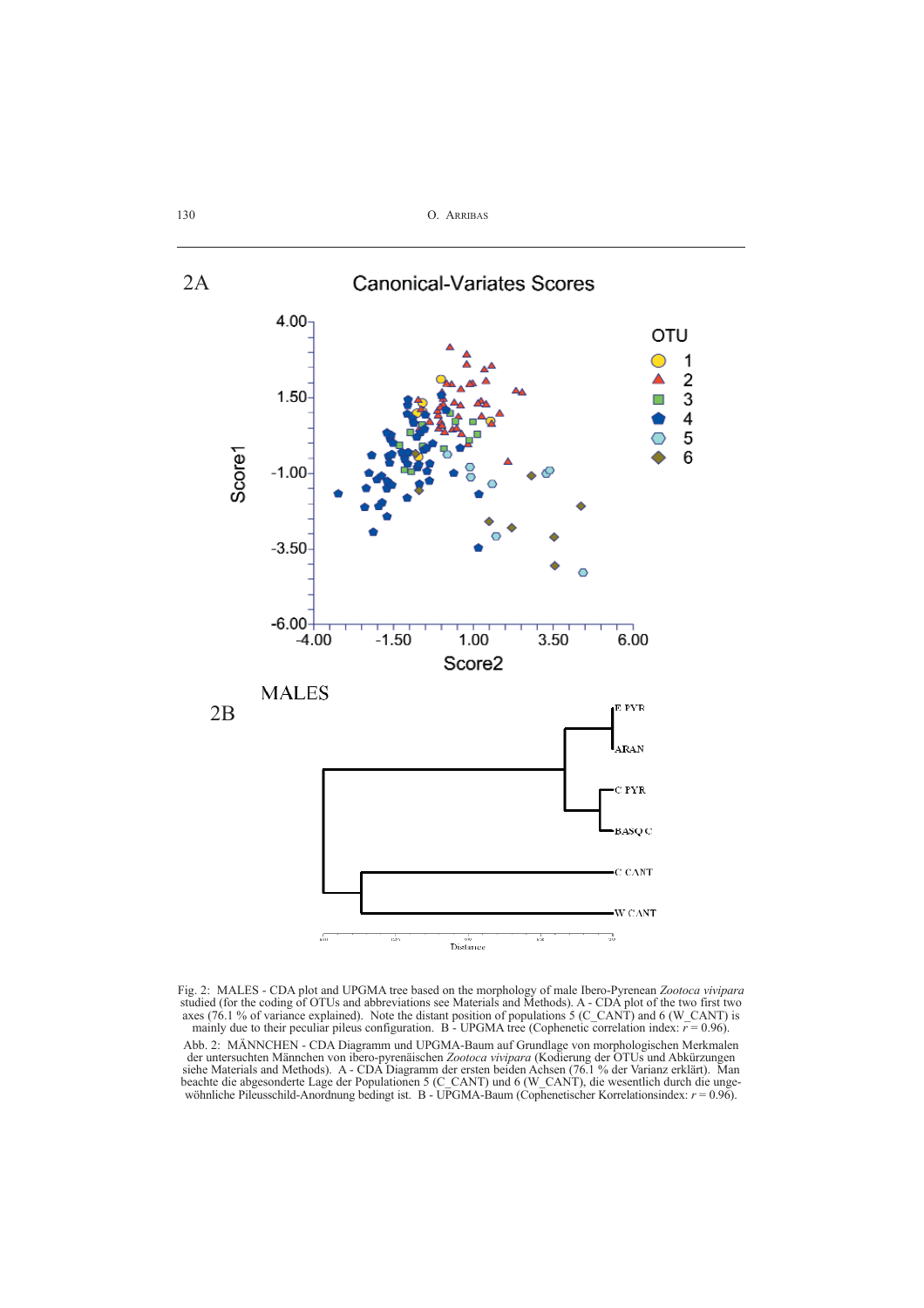

Fig. 3: FEMALES - CDA plot and UPGMA tree based on the morphology of female Ibero-Pyrenean *Zootoca vivipara* studied (for the coding of OTUs and abbreviations see Materials and Methods). A - CDA plot of the two first two axes (71.7 % of variance explained). Note that the distant position of populations 5 (C\_CANT) and 6 (W\_CANT) is not as clearly expressed as in the males due to more overlap with some Pyrenean specimens that share this "rare" pileus scale configuration. B - UPGMA tree (Cophenetic correlation index:  $r = 0.96$ ).

Abb. 3: WEIBCHEN - CDA Diagramm und UPGMA-Baum auf Grundlage von morphologischen Merkmalen der untersuchten Weibchen von ibero-pyrenäischen *Zootoca vivipara* (Kodierung der OTUs und Abkürzungen siehe Materials and Methods). A - CDA Diagramm der ersten beiden Achsen (71.7 % der Varianz erklärt). Man beachte, daß die abgesonderte Lage der Populationen 5 (C\_CANT) und 6 (W\_CANT), nicht so deutlich ist wie bei den Männchen und zwar wegen des Auftretens von Pyreäen-Exemplaren, die auch durch ungewöhnliche Anordnung der Pileusschilde auffallen. B - UPGMA-Baum (Cophenetischer Korrelationsindex: *r* = 0.96).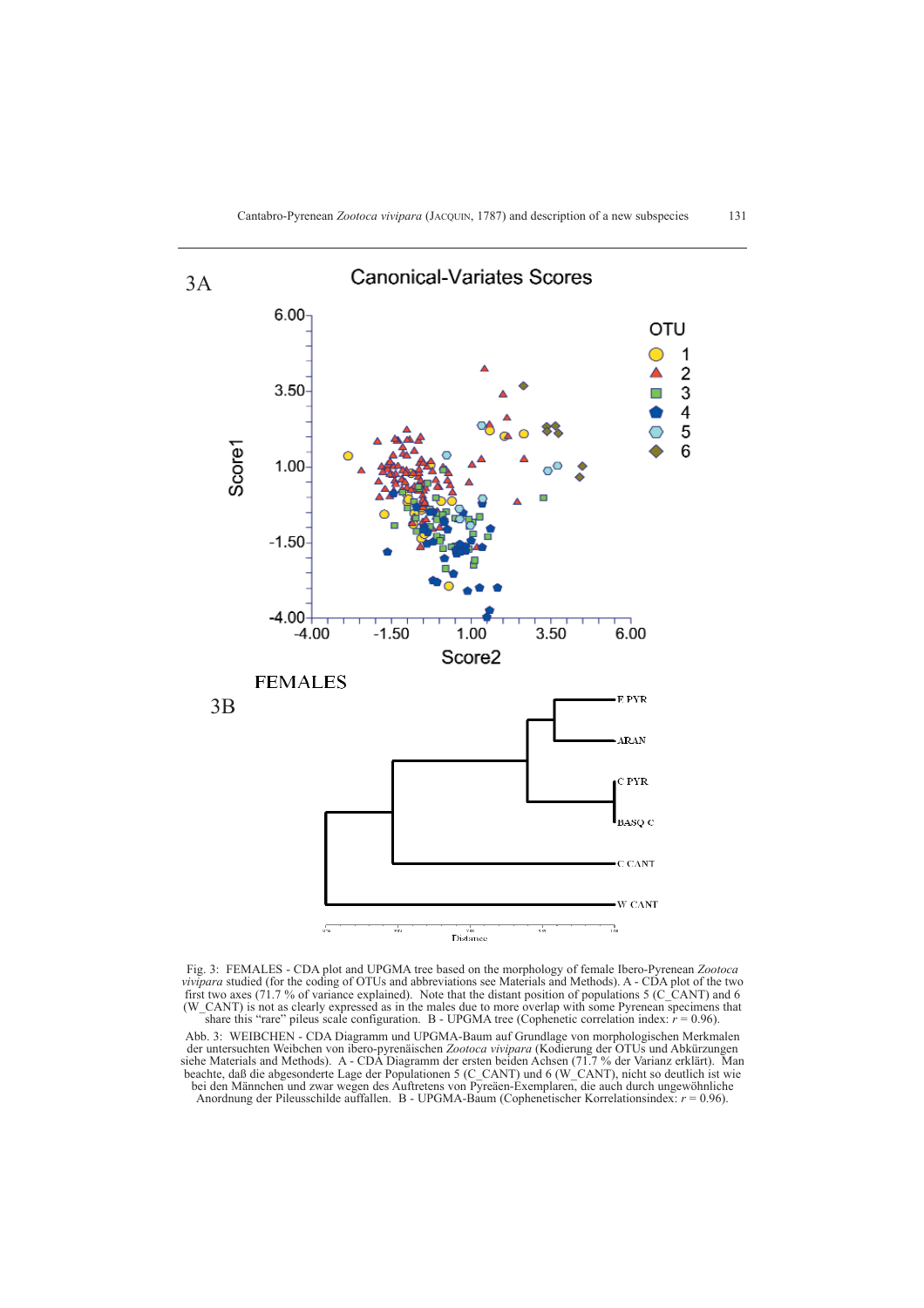Table 1: MALES of the Ibero-Pyrenean *Zootoca vivipara* sample studied. Descriptive statistics and ANOVA/ANCOVA results for measurements, counts and indexes. Results are given for the new subspecies as a whole, and individually for three geographical clusters corresponding to the clades and subclades from genetic studies.  $*$  -  $p$  < 0.05 (significant),  $**$  -  $p$  < 0.01 (highly significant).

Tab. 1: MÄNNCHEN der untersuchten ibero-pyrenäischen *Zootoca vivipara*. Deskriptive Statistiken und ANOVA/ANCOVA Ergebnisse von Meß- und Zählwerten sowie Quotienten. Die Ergebnisse werden für die neue Unterart insgesamt, und einzeln für drei geographische Gruppierungen angegeben, die Clades and Subclades genetischer Untersuchungen entsprechen. \* - *p* < 0.05 (signifikant), \*\* - *p* < 0.01 (hoch signifikant).

| Zootoca<br>vivipara<br>louislantzi | All samples                                   | (1) Pyrenees<br>$(E$ PYR+<br>ARAN+             | $(2)$ Basque<br>Country<br>(Basque C) | (3) Cantabrian ANOVA<br>Mountains<br>$(C$ $CANT+$ | <b>ANCOVA</b><br>F | $\boldsymbol{p}$<br>value |         | Inter-sample<br>Comparison |                |
|------------------------------------|-----------------------------------------------|------------------------------------------------|---------------------------------------|---------------------------------------------------|--------------------|---------------------------|---------|----------------------------|----------------|
| ssp. nov.<br><b>MALES</b>          | $n = 107$                                     | C PYR)<br>$n = 48$                             | sensu lato<br>$n = 47$                | W CANT)<br>$n = 12$                               |                    |                           | $1 - 2$ | $1 - 3$ 2-3                |                |
| <b>SVL</b>                         | $49.71 \pm 0.30$                              | $48.83 \pm 0.42$                               | $50.59 \pm 0.41$<br>43.56-56.72       | $49.82 \pm 1.12$                                  | 4.10               | 0.019312                  | $\ast$  |                            |                |
| <b>FLL</b>                         | 3.09-56.72<br>$14.86 \pm 0.11$<br>10.75-17.13 | 43.24-55.19<br>$14.21 \pm 0.12$<br>10.75-16.28 | $15.44 \pm 0.14$<br>11.62-17.13       | 43.09-54.76<br>$15.23 \pm 0.35$<br>13.44-17.01    | 15.75              | 0.000001                  | $**$    | $**$                       |                |
| <b>HLL</b>                         | $19.81 \pm 0.16$<br>15.80-23.57               | $18.93 \pm 0.19$<br>15.78-21.30                | $20.46 \pm 0.23$<br>15.48-23.57       | $20.79 \pm 0.46$<br>18.44-22.46                   | 11.64              | 0.000028                  | $**$    | $**$                       |                |
| PL                                 | $10.11 \pm 0.06$<br>8.22-11.38                | $9.85 \pm 0.09$<br>8.22-11.13                  | $10.35 \pm 0.07$<br>8.68-11.38        | $10.28 \pm 0.24$<br>8.61-11.29                    | 5.49               | 0.0054                    | **      | *                          |                |
| <b>PW</b>                          | $5.81 \pm 0.04$<br>4.64-9.37                  | $5.69 \pm 0.08$<br>4.95-9.37                   | $5.97 \pm 0.04$<br>5.26-6.58          | $5.67 \pm 0.12$<br>$4.69 - 6.10$                  | 2.33               | 0.1025                    |         |                            |                |
| GRSr                               | $0.28 \pm 0.0$<br>$0 - 3$                     | $0.39 \pm 0.09$<br>$0 - 3$                     | $0.06 \pm 0.03$<br>$0 - 1$            | $0.75 \pm 0.21$<br>$0 - 2$                        | 9.33               | 0.000187                  | **      |                            | $**$           |
| <b>GRS1</b>                        | $0.28 \pm 0.05$<br>$0 - 2$                    | $0.39 \pm 0.08$<br>$0 - 2$                     | $0.08 \pm 0.05$<br>$0 - 2$            | $0.66 \pm 0.22$<br>$0 - 2$                        | 7.35               | 0.001033                  | *       |                            | **             |
| <b>GUL</b>                         | $17.00 \pm 0.14$<br>$13 - 20$                 | $17.16\pm0.19$<br>13-19                        | $16.76 \pm 0.23$<br>$13 - 20$         | $17.25 \pm 0.52$<br>14-20                         | 0.99               | 0.376077                  |         |                            |                |
| COLL                               | $7.39 \pm 0.10$<br>$4 - 10$                   | $7.47 \pm 0.16$<br>4-9                         | $7.23 \pm 0.14$<br>$5-10$             | $7.66 \pm 0.22$<br>$6-9$                          | 1.12               | 0.329104                  |         |                            |                |
| <b>DORS</b>                        | $31.99 \pm 0.18$<br>28-38                     | $31.37 \pm 0.24$<br>28-35                      | $32.76 \pm 0.28$<br>29-38             | $31.41 \pm 0.59$<br>28-35                         | 7.43               | 0.000961                  | **      |                            |                |
| <b>VENT</b>                        | $24.38 \pm 0.14$<br>21-32                     | $24.59 \pm 0.15$<br>22-27                      | $24.14\pm0.23$<br>21-28               | 24.50 ± 0.73<br>$22 - 32$                         | 1.03               | 0.359201                  |         |                            |                |
| FEMr                               | 10.56±0.12<br>5-14                            | $9.97 \pm 0.18$<br>5-12                        | $11.27 \pm 0.15$<br>$10 - 14$         | $10.08 \pm 0.38$<br>8-12                          | 15.80              | 0.000001                  | **      |                            | **             |
| <b>FEMI</b>                        | $10.66 \pm 0.10$<br>$7 - 13$                  | $10.12 \pm 0.12$<br>$7 - 12$                   | $11.21 \pm 0.13$<br>$9 - 13$          | $10.58 \pm 0.25$<br>$9 - 12$                      | 17.01              | 0.000001                  | **      |                            |                |
| LAM                                | $18.26 \pm 0.13$<br>15-22                     | $18.00 \pm 0.17$<br>$16 - 20$                  | $18.34 \pm 0.20$<br>15-22             | $19.00 \pm 0.42$<br>$17 - 21$                     | 2.84               | 0.063288                  |         |                            |                |
| PNr                                | $1.07 \pm 0.03$<br>$0 - 2$                    | $1.10\pm0.04$<br>$1 - 2$                       | $0.97 \pm 0.04$<br>$0 - 2$            | $1.33 \pm 0.01$<br>$1 - 2$                        | 5.45               | 0.005607                  |         |                            | **             |
| PNI                                | $1.06 \pm 0.03$<br>$0 - 2$                    | $1.08 \pm 0.05$<br>$0 - 2$                     | $1.00 \pm 0.05$<br>$0 - 2$            | $1.25 \pm 0.13$<br>$1 - 2$                        | 2.33               | 0.102820                  |         |                            |                |
| LORr                               | $0.97 \pm 0.06$<br>$0 - 6$                    | $1.19 \pm 0.08$<br>$0 - 2$                     | $0.87 \pm 0.08$<br>$0 - 2$            | $0.50 \pm 0.19$<br>$0 - 2$                        | 7.84               | 0.000678                  | $\ast$  | $**$                       |                |
| <b>LORI</b>                        | $1.01 \pm 0.07$<br>$0 - 4$                    | $1.25 \pm 0.08$<br>$0 - 2$                     | $0.91 \pm 0.11$<br>$0 - 4$            | $0.50 \pm 0.19$<br>$0 - 2$                        | 6.35               | 0.002498                  |         | **                         |                |
| <b>SUPRLr</b>                      | $3.32 \pm 0.05$<br>$1 - 4$                    | $3.45 \pm 0.09$<br>$1 - 4$                     | $3.21 \pm 0.06$<br>$3-4$              | $3.25 \pm 0.13$<br>$3-4$                          | 2.62               | 0.077746                  |         |                            |                |
| <b>SUPRLI</b>                      | $3.45 \pm 0.05$<br>2-5                        | $3.56 \pm 0.08$<br>2-5                         | $3.38 \pm 0.07$<br>3-4                | $3.33 \pm 0.14$<br>3-4                            | 1.71               | 0.185189                  |         |                            |                |
| SN-LOR                             | $0.69 \pm 0.04$<br>0-1                        | $0.81 \pm 0.04$<br>$0 - 1$                     | $0.68 \pm 0.06$<br>$0 - 1$            | $0.29 \pm 0.12$<br>$0 - 1$                        | 7.91               | 0.000635                  |         | **<br>**                   | $\ast$<br>$**$ |
| <b>PILCONF</b>                     | $1.17 \pm 0.06$<br>$0 - 4$                    | $1.02 \pm 0.02$<br>$1 - 2$                     | $1.04 \pm 0.06$<br>$0 - 4$            | $2.33 \pm 0.30$<br>$1 - 4$                        | 39.87              | 0.000001                  |         |                            |                |
| <b>PTV</b>                         | $2.88 \pm 0.03$<br>$0 - 3$                    | $2.95 \pm 0.02$<br>$2 - 3$                     | $2.80 \pm 0.07$<br>$0 - 3$            | $2.91 \pm 0.08$<br>$2 - 3$                        | 1.71               | 0.186825                  |         |                            |                |
| <b>FLL/SVL</b>                     | $29.92 \pm 0.001$<br>24.86-34.94              | 29.14±0.002<br>24.86-33.87                     | $30.54 \pm 0.002$<br>26.67-34.94      | $30.61 \pm 0.004$<br>27.98-32.98                  | 9.73               | 0.000133                  | **      | *                          |                |
|                                    | HLL/SVL 39.87±0.002<br>32.87-44.93            | 38.83±0.003<br>32.87-44.06                     | $40.46 \pm 0.003$<br>34.35-44.93      | $41.76 \pm 0.005$<br>37.97-44.81                  | 8.95               | 0.000259                  | $**$    | **                         |                |
| PL/PW                              | $174.54\pm0.009$<br>100.21-189.31             | $174.05 \pm 0.01$<br>100.21-188.71             | $173.31 \pm 0.008$<br>158.44-185.66   | $181.27 \pm 0.01$<br>171.60-181.31                | 3.58               | 0.031472                  |         | ×.                         | ٠k             |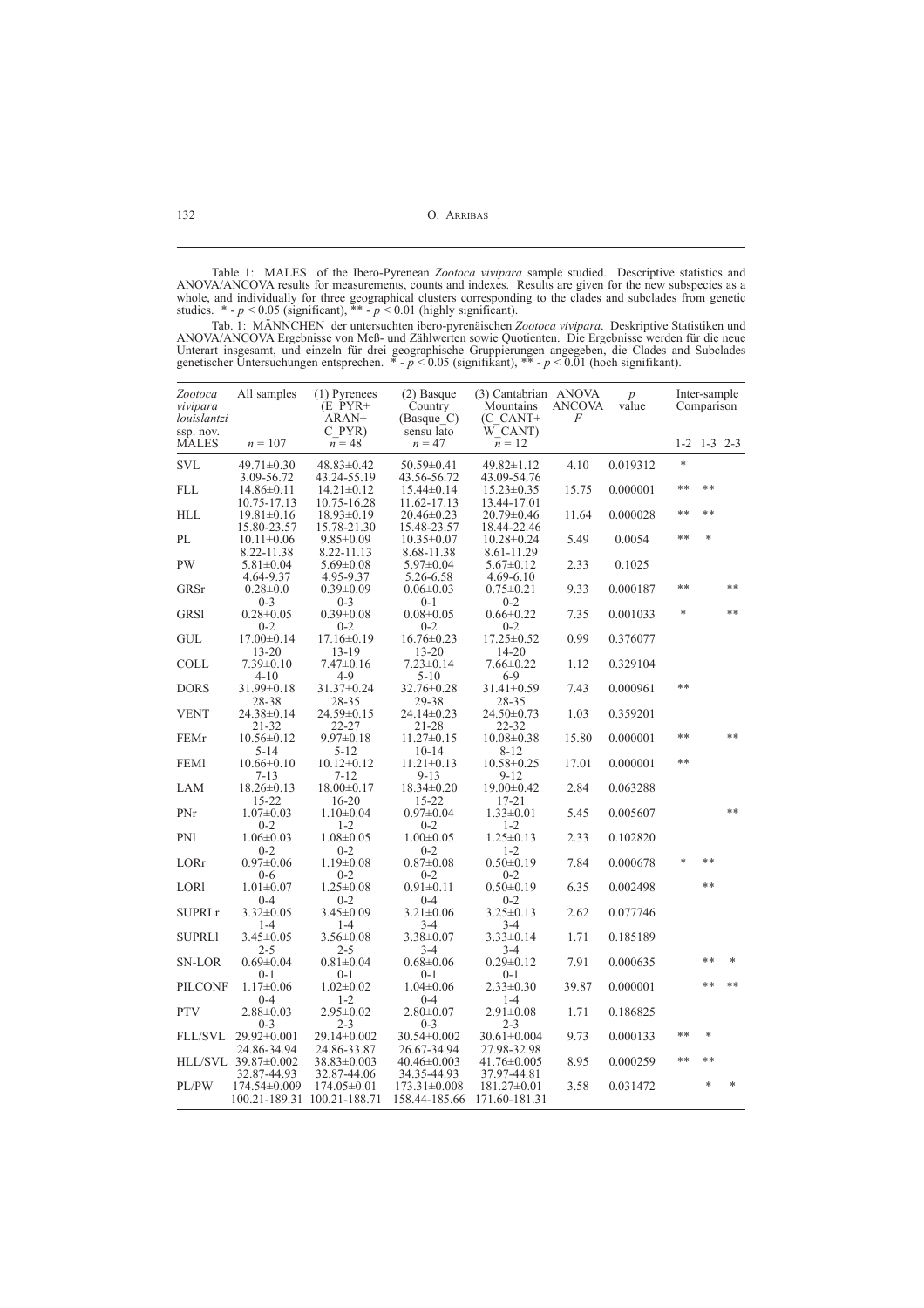Table 2: FEMALES of the Ibero-Pyrenean *Zootoca vivipara* sample studied. Descriptive statistics and ANOVA/ANCOVA results for measurements, counts and indexes. Results are given for the new subspecies as a whole, and individually for three geographical clusters corresponding to the clades and subclades from genetic studies. \* - *p* < 0.05 (significant), \*\* - *p* < 0.01 (highly significant).

Tab. 2: WEIBCHEN der untersuchten ibero-pyrenäischen *Zootoca vivipara*. Deskriptive Statistiken und ANOVA/ANCOVA Ergebnisse von Meß- und Zählwerten sowie Quotienten. Die Ergebnisse werden für die neue Unterart insgesamt, und einzeln für drei geographische Gruppierungen angegeben, die Clades and Subclades genetischer Untersuchungen entsprechen. \* - *p* < 0.05 (signifikant), \*\* - *p* < 0.01 (hoch signifikant).

| Zootoca<br>vivipara<br>louislantzi | All samples                                 | (1) Pyrenees<br>$(E$ PYR+<br>ARAN+               | (2) Basque<br>Country<br>(Basque C)          | (3) Cantabrian ANOVA<br>Mountains<br>(C CANT+     | ANCOVA<br>F | $\overline{p}$<br>value | Inter-sample<br>Comparison |                   |        |
|------------------------------------|---------------------------------------------|--------------------------------------------------|----------------------------------------------|---------------------------------------------------|-------------|-------------------------|----------------------------|-------------------|--------|
| ssp. nov.<br><b>FEMALES</b>        | $n = 178$                                   | C PYR)<br>$n = 132$                              | sensu lato<br>$n = 32$                       | W CANT)<br>$n = 14$                               |             |                         |                            | $1-2$ $1-3$ $2-3$ |        |
| <b>SVL</b>                         | $53.42 \pm 0.34$                            | $53.14 \pm 0.38$                                 | 54.86±0.69                                   | $52.74 \pm 1.81$                                  | 1.98        | 0.141481                |                            |                   |        |
| FLL                                | 43.06-65.32<br>$13.57 \pm 0.07$             | 43.48-65.32<br>$13.37\pm0.08$                    | 49.29-64.51<br>$14.27 \pm 0.13$              | 43.06-63.24<br>$13.88 \pm 0.29$                   | 10.81       | 0.000038                | **                         | $\ast$            |        |
| <b>HLL</b>                         | 11.18-19.58<br>$18.25 \pm 0.09$             | 11.18-19.58<br>$17.89 \pm 0.09$                  | 12.82-16.60<br>$19.48 \pm 0.21$              | 12.32-15.98<br>$18.90 \pm 0.42$                   | 33.37       | 0.000000                | **                         | **                |        |
| PL                                 | 14.75-22.56<br>$9.27 \pm 0.04$              | 14.75-20.94<br>$9.17 \pm 0.04$                   | 15.96-22.56<br>$9.61 \pm 0.07$               | 16.38-21.94<br>$9.41 \pm 0.22$                    | 15.10       | 0.000001                | **                         | **                |        |
| <b>PW</b>                          | 8.00-10.77<br>$5.37 \pm 0.02$               | 8.00-10.66<br>$5.32 \pm 0.02$                    | 8.90-10.77<br>$5.60 \pm 0.03$                | 8.14-10.40<br>$5.38 \pm 0.14$                     | 12.62       | 0.000008                | **                         |                   |        |
| GRSr                               | $4.51 - 6.24$<br>$0.37 \pm 0.04$            | $4.63 - 6.24$<br>$0.40 \pm 0.05$                 | 5.23-6.03<br>$0.18 \pm 0.10$                 | 4.51-6.18<br>$0.5 \pm 0.85$                       | 1.81        | 0.166396                |                            |                   |        |
| <b>GRS1</b>                        | $0 - 3$<br>$0.35 \pm 0.05$                  | $0 - 3$<br>$0.36 \pm 0.05$                       | $0 - 3$<br>$0.21 \pm 0.14$                   | $0 - 3$<br>$0.57 \pm 0.17$                        | 1.46        | 0.234875                |                            |                   |        |
| <b>GUL</b>                         | $0 - 4$<br>$17.33 \pm 0.10$                 | $0 - 3$<br>$17.37 \pm 0.12$                      | $0 - 4$<br>$17.15 \pm 0.22$                  | $0 - 2$<br>$17.28 \pm 0.39$                       | 0.33        | 0.717653                |                            |                   |        |
| COLL                               | $14 - 21$<br>$7.25 \pm 0.08$                | $14 - 21$<br>$7.30 \pm 0.09$                     | $15 - 20$<br>$6.90 \pm 0.24$                 | $15 - 20$<br>$7.57 + 0.25$                        | 2.01        | 0.137462                |                            |                   |        |
| <b>DORS</b>                        | $3 - 10$<br>30.78±0.14                      | $3-10$<br>$30.5 \pm 0.14$                        | $3-10$<br>$31.87 \pm 0.45$                   | $6-9$<br>$30.85 \pm 0.69$                         | 6.70        | 0.001573                | **                         |                   |        |
| <b>VENT</b>                        | 26-37<br>27.69±0.09                         | 27-34<br>$27.72 \pm 0.11$                        | 27-37<br>$27.90 \pm 0.17$                    | 26-35<br>$26.92 \pm 0.39$                         | 3.15        | 0.045298                |                            |                   | **     |
| FEMr                               | $23 - 30$<br>$10.11 \pm 0.08$               | $23 - 30$<br>$9.84 \pm 0.09$                     | 26-30<br>$11.03 \pm 0.21$                    | 24-29<br>$10.64 \pm 0.29$                         | 16.96       | 0.000000                | **                         | $\ast$            |        |
| <b>FEMI</b>                        | 8-15<br>$10.10\pm0.09$                      | 8-13<br>$9.81 \pm 0.09$                          | $9 - 15$<br>$11.25 \pm 0.20$                 | $9 - 13$<br>$10.21 \pm 0.31$                      | 21.46       | 0.000000                | **                         |                   |        |
| LAM                                | $8 - 14$<br>$17.89 \pm 0.08$                | 8-13<br>$17.96 \pm 0.10$                         | $9 - 14$<br>$17.62 \pm 0.18$                 | 8-12<br>17.85±0.29                                | 1.17        | 0.313174                |                            |                   |        |
| PNr                                | 14-21<br>$1.03 \pm 0.03$                    | 14-21<br>$1.06 \pm 0.03$                         | $16 - 21$<br>$1.00 \pm 0.07$                 | $16 - 20$<br>$0.92 \pm 0.07$                      | 0.86        | 0.423089                |                            |                   |        |
| <b>PN1</b>                         | $0 - 3$<br>$1.05 \pm 0.03$                  | $0 - 3$<br>$1.06 \pm 0.03$                       | $0 - 2$<br>$0.96 \pm 0.07$                   | $0 - 1$<br>$1.07 \pm 0.12$                        | 0.71        | 0.493984                |                            |                   |        |
| LORr                               | $0 - 3$<br>$1.03 \pm 0.05$                  | $0 - 3$<br>$1.07 \pm 0.05$                       | $0 - 2$<br>$1.09 \pm 0.18$                   | $0 - 2$<br>$0.50 \pm 0.20$                        | 4.06        | 0.018900                |                            | $\ast$            | $\ast$ |
| LORI                               | $0 - 4$<br>$0.94 \pm 0.05$                  | $0 - 2$<br>$1.00 \pm 0.05$                       | $0 - 4$<br>$0.96 \pm 0.13$                   | $0 - 2$<br>$0.42 \pm 0.20$                        | 4.30        | 0.015029                |                            | $\ast$            | $\ast$ |
| <b>SUPRLr</b>                      | $0 - 3$<br>$3.29 \pm 0.03$                  | $0 - 3$<br>$3.31 \pm 0.04$                       | $0 - 2$<br>$3.28 \pm 0.08$                   | $0 - 2$<br>$3.21 \pm 0.11$                        | 0.30        | 0.739654                |                            |                   |        |
| <b>SUPRLI</b>                      | 3-4<br>$3.31 \pm 0.03$                      | 3-4<br>$3.28 \pm 0.03$                           | 3-4<br>$3.43 \pm 0.08$                       | $3-4$<br>$3.35 \pm 0.13$                          | 1.54        | 0.217217                |                            |                   |        |
| SN-LOR                             | 3-4<br>$0.61 \pm 0.03$                      | 3-4<br>$0.67 \pm 0.03$                           | $3-4$<br>$0.59 \pm 0.08$                     | $3 - 4$<br>$0.10 \pm 0.07$                        | 10.43       | 0.000053                |                            | $* *$             | **     |
| <b>PILCONF</b>                     | $0 - 1$<br>$1.23 \pm 0.04$                  | $0 - 1$<br>$1.18 \pm 0.04$                       | $0 - 1$<br>$1.00 \pm 0.00$                   | $0 - 1$<br>$2.21 \pm 0.26$                        | 25.72       | 0.000000                |                            | $**$              | $**$   |
| <b>PTV</b>                         | $1 - 3$<br>$1.29 \pm 0.09$                  | $1 - 3$<br>$1.44 \pm 0.10$                       | $1 - 1$<br>$0.87 \pm 0.18$                   | $1 - 3$<br>$0.92 \pm 0.28$                        | 3.63        | 0.28526                 | *                          |                   |        |
| <b>FLL/SVL</b>                     | $0 - 3$<br>25.49±0.01                       | $0 - 3$<br>$25.24 \pm 0.001$                     | $0 - 3$<br>$26.8 \pm 0.002$                  | $0 - 3$<br>$26.51 \pm 0.005$                      | 4.84        | 0.008957                |                            | $\ast$            |        |
| HLL/SVL                            | 20.57-33.20<br>$34.30\pm0.001$              | 20.57-33.20<br>$33.80 \pm 0.002$                 | 22.91-29.95<br>35.59±0.003                   | 23.05-29.88<br>$36.08 \pm 0.006$                  | 12.10       | 0.000012                | **                         | **                |        |
| PL/PW                              | 28.19-41.86<br>172.54±0.004<br>158.7-191.37 | 28.19-41.86<br>$172.5 \pm 0.004$<br>158.7-186.03 | 31.28-40.45<br>171.49±0.009<br>161.65-181.06 | 32.78-40.40<br>$175.24 \pm 0.02$<br>163.07-191.37 | 2.23        | 0.110872                |                            |                   |        |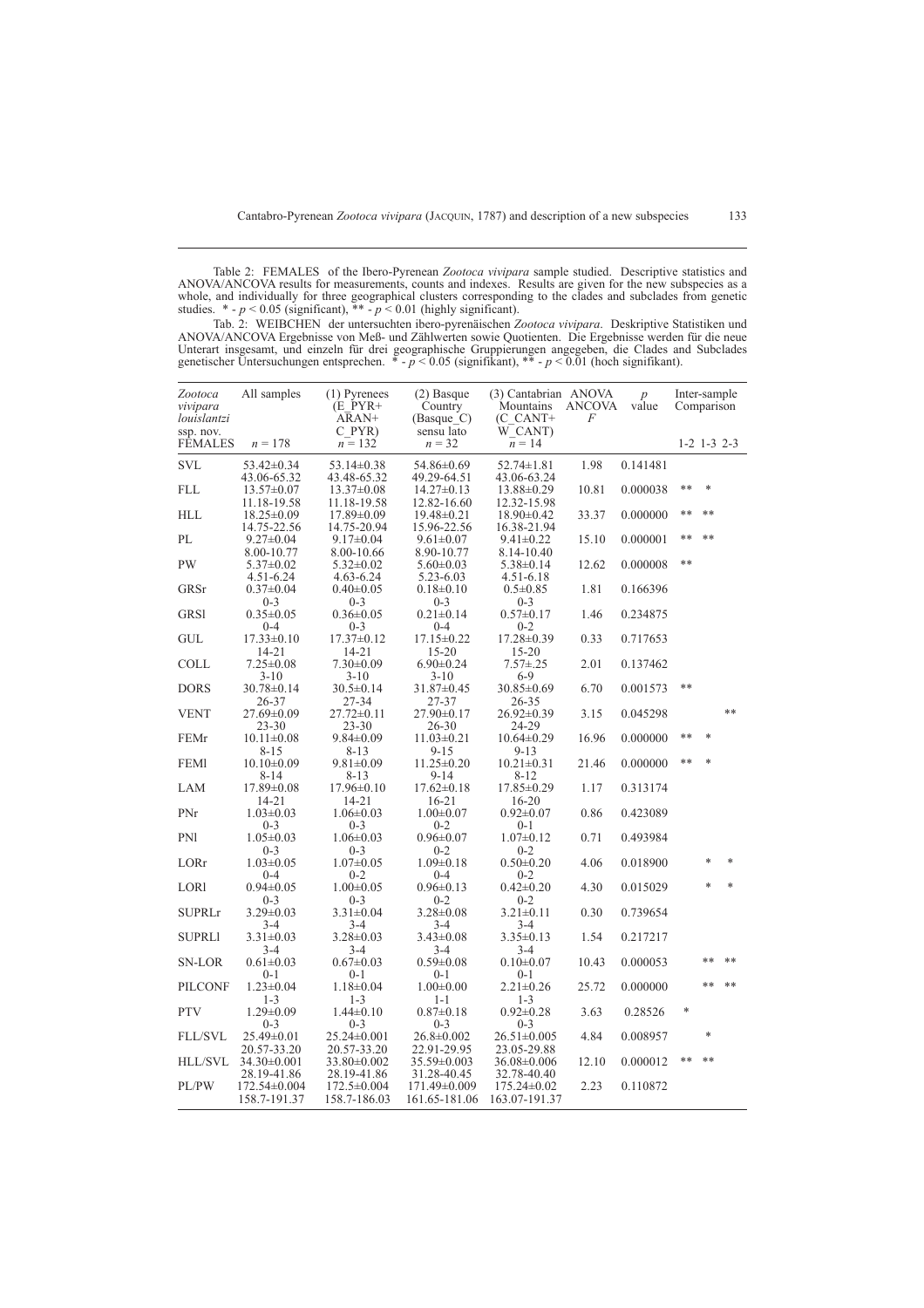as in males, "Cantabrian Mts." samples had only the low number of 8 ( $p < 0.01$ ) differences (5 to "Pyrenees" and 3 to "Basque Country").

#### **Osteology**

A good résumé of the osteological characteristics of *Zootoca* can be found in ARNOLD et al. (2007). The study of specimens from various European origins (see appendix 2) offers few geographically consistent differences between them:

Skull: Often seven premaxillary teeth in adults (from six to eight in our samples). Pterygoid teeth absent; nasal process of premaxilla frequently broad, more or less long (but very short in a Turracher Höhe specimen belonging to the "Central Viviparous II" from SURGET-GROBA et al. 2001, 2006). Frontal bones often without anterior descending processes. Postfrontal and postorbital bones appear fused from embryos (RIEPPEL 1992) and continue throughout life (not truly separated, but outlined and visible by transparency in some specimens, as in a male from Moosbrunn, Austria and in a female Cantabrian specimen). Maxillaryjugal suture not stepped. Supraocular osteoderms complete in adults.

Post-cranial skeleton: Usual number of presacral vertebrae is 26 in males (but in Cantabro-Pyrenean specimens 26 and 25 at almost equal frequencies), and 28 in females (more frequently 27 in Cantabro-Pyrenean females) (ranges: 25-27 in males and 26-29 in females of the species). Usually without bony ribs associated to the third presacral vertebrae. Ribs associated to the sixth presacral vertebrae frequently deviate from the usual Lacertini pattern (two segments, the second very short with two small pieces, or only one piece bifurcated as an "antler tip") in that they are frequently are made up of two or three segments (found only in *Zootoca*, and at least in some *Lacerta* as *L. agilis* LINNAEUS, 1758). Medial loop of clavicle continuous (more frequently) or interrupted posteriorly (more rarely); four to six posterior presacral vertebrae with short ribs (usually five). Lateral arms of interclavicle more or less perpendicular to sagittal axis. Sternal fontanelle oval. Inscriptional ribs sometimes absent (from 0 to 2, more frequenty 1). Sternalparasternal formula usually  $(3+1)$ ,  $(3+2)$ and even (2+2). Pattern of caudal vertebrae often A-type, very occasionally B-type (none in the studied sample).

 $\mathcal{L}_\text{max}$  and  $\mathcal{L}_\text{max}$  and  $\mathcal{L}_\text{max}$  and  $\mathcal{L}_\text{max}$ Fig. 4 (opposite page): Dorsal pattern variation in Eurasian *Zootoca vivipara*.

#### Males / Männchen

First row / Reihe 1: (*Z. vivipara*, "Western Viviparous")

1A - Belgium, 1B - United Kingdom, 1C-Alsace (F), 1D-United Kingdom, 1E- Denmark.

Second row / Reihe 2: (*Z. v. vivipara*, "Central Viviparous I")

2A- Czech Republic (formerly "*pannonica*" sensu Auctt.), (*Z. vivipara*, "Central Viviparous II") 2B -Turracher Höhe (A), 2C- Carinthia (A), (*Z. v. sachalinensis*, "Eastern Viviparous") 2D - Retezat (RO), 2E - Finland.

Third row / Reihe 3: (*Z. v. louislantzi* ssp. nov., "Western Oviparous")

3A - Somiedo (E), 3B- Ancares (E), 3C - Aran V. (E), 3D - Lac Bleu (F), 3E - Aran Valley (E).

Females / Weibchen

Fourth row / Reihe 4: (*Z. vivipara*, "Western Viviparous")

4A - Denmark, 4B - United Kingdom, 4C - Germany, 4D - Vicenza (I), 4E - United Kingdom.

Fifth row / Reihe 5: (*Z.v. vivipara*, "Central Viviparous I")

5A - Moosbrunn (A) (formerly "*pannonica*" sensu Auctt.), 5B - Illnitz (A),

(*Z. v. carniolica*, "Eastern Oviparous") 5C - Slovenia, 5D - Slovenia, 5E - Risjnak (HR).

Sixth row / Reihe 6: (*Z. v. sachalinensis*; "Eastern Viviparous")

6A - Romania, 6B - Bulgaria, 6C - Altai (RUS), 6D - Japan, 6E - Japan.

Seventh row / Reihe 7: (*Z. v. louislantzi* ssp. nov., "Western Oviparous") 7A - Ancares (E), 7B - Ariège (F), 7C - Hecho valley (E), 7D - Bigorre (F), 7E - Aran valley (E).

The two specimens depicted at the left show the typical pattern of *Zootoca vivipara louislantzi* ssp. nov., male above (from Tresviso, Cantabria, Spain) and female below (from Estany de Sotllo, Lleida, Spain). Rectangles represent a transverse section of the lizards' back (taken from various sources).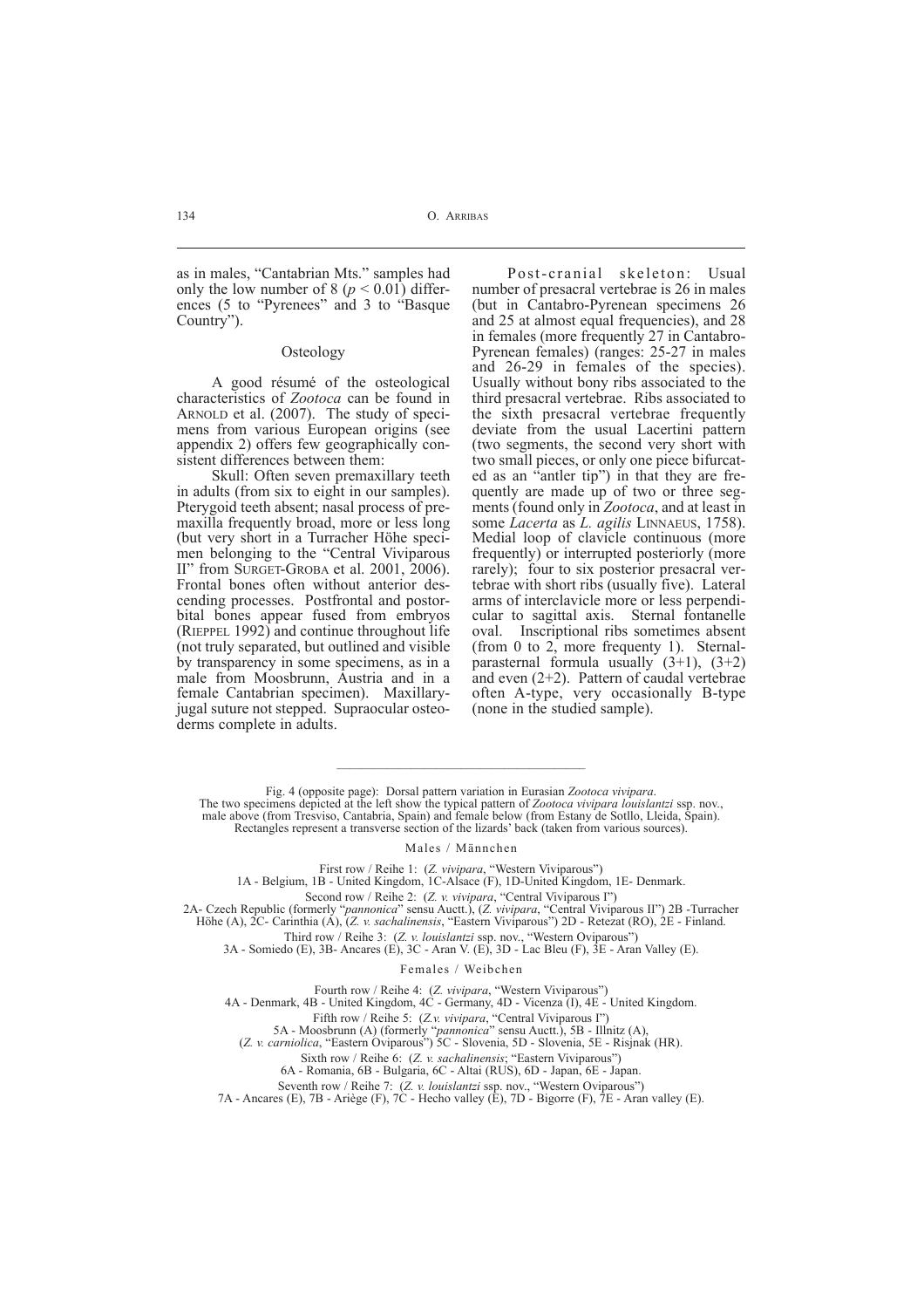

Abb. 4: Variabilität der Rückenzeichnung eurasischer *Zootoca vivipara*. Die beiden Exemplare auf dem linken Bildrand zeigen typisch gezeichnete *Zootoca vivipara louislantzi* ssp. nov.: ein Männchen (oben) von Tresviso, Cantabrien, Spanien) und ein Weibchen (unten) von Estany de Sotllo, Lleida, Spanien. Die Rechtecke repräsentieren Ausschnitte der Rückenzeichnung von Tieren der unterschiedlicher Fundorte (nach verschiedenen Quellen). Die Fundortangaben zu den Rückenzeichnungen finden sich in der englischen Bildunterschrift links.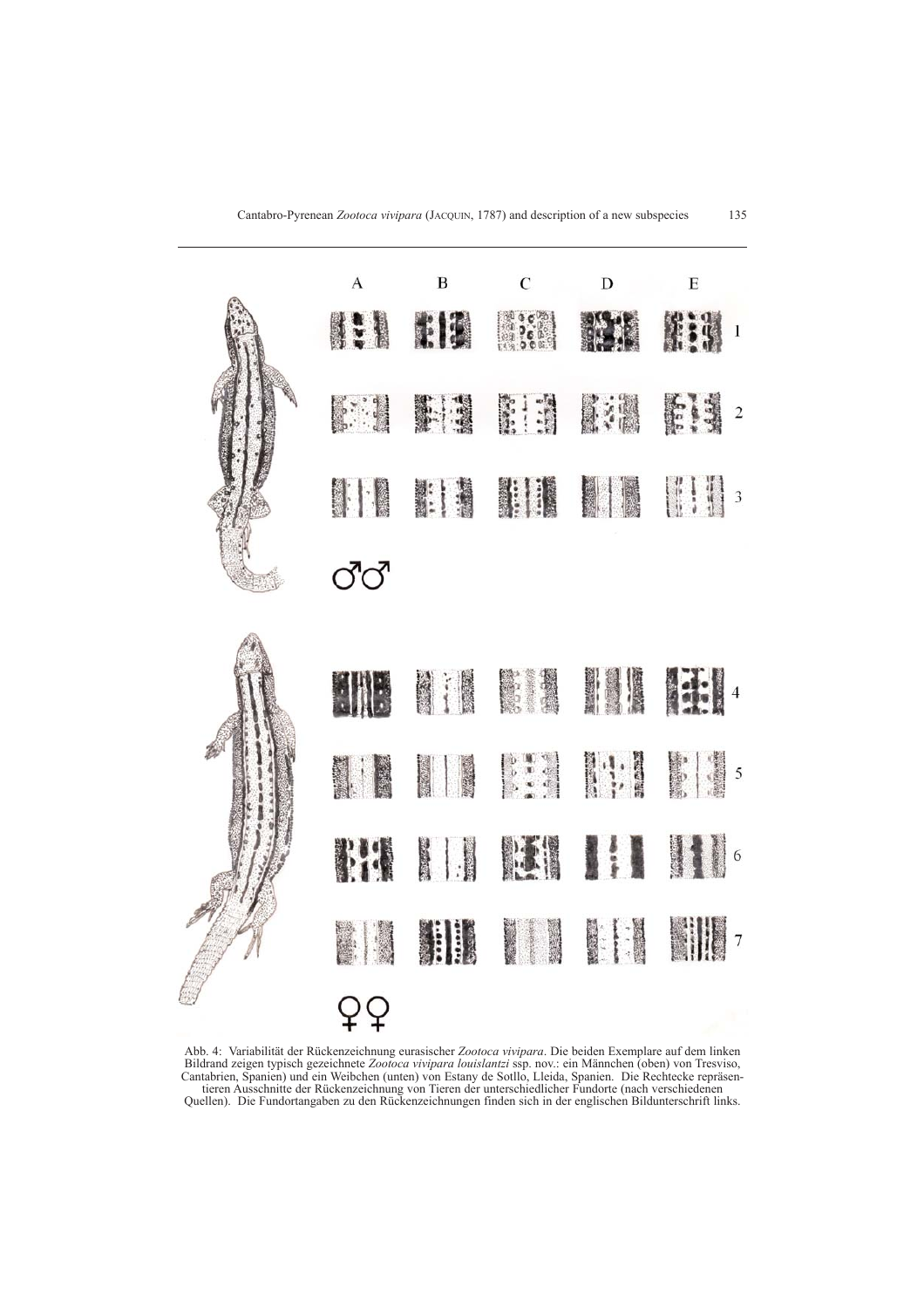#### Differences of the Cantabro Pyrenean populations relative to other *Zootoca*

ARRIBAS (2001) presented some differences between the oviparous populations (Pyrenees and Cantabrian mountains) and the remaining *Zootoca vivipara*, mainly characterized by lower collar scale numbers and supralabials, and higher counts of lamellae under the 4th toe in the former. Also, a clinal variation in W-E direction among the viviparous populations of the species seems to exist, and may be related to climatic parameters over their wide distribution range. In this paper, Cantabro-Pyrenean populations are regarded an independent subspecific unit within *Z. vivipara*, an opinion also shared by other authors (OSENEGG 1995; GLANDT 2001; ZAWADZKI & BISCHOFF 2006) but not substantiated until now (see appendix 1). ARRIBAS (2001) also pointed to the fact that among the coloration characters, one that distinguishes this new subspecies is the lack of a fairly wide and discontinuous dark vertebral band. Such a band which is contoured by two clear stripes is usually broken up into small clear dots flanking a dark lateral stripe and is very typical in the other *Z. vivipara* from Eurasia and in *Z. v. carniolica* (see MAYER et al. 2000; HEULIN et al. 2000) (Fig 4: 1 A, C-E; 2 D-E; 4 C-D; 5 C; 6 A, C), but absent in the Cantabro-Pyrenean oviparous populations (Fig. 4: 3 A-E and  $\overline{7}$  A-E). Also, females of the Cantabro-Pyrenean populations never have any yellow colors on breast and belly (which is however not rare in other well known *Z. vivipara* populations). Yellow pigment on the ventral side is restricted to males in this subspecies, whereas females show a whitish or almost pinkish tinge underneath - a shine caused by physical effects, not a pigment. As to its osteology, there is a tendency toward the reduction of the vertebral counts relative to other *Zootoca* populations, in that the primitive and the derived (i. e. reduced) number are similarly abundant.

Thus, the oviparous Cantabro-Pyrenean *Z. vivipara* populations show morphological (dorsal band and scalation), osteological and karyological (W chromosome uniarmed A-type in KUPRIYANOVA 1990) differentiations. Moreover, they are separated from neighboring allopatric viviparous populations by a Nei's distance of 0.102, diagnostic alleles in ATA dimeric allozymes (ATA-150 and ATA-200) (GUILLAUME et al. 1997) and also by 1.3  $(\pm$  SD 0.5)% of sequence divergence in 16S rRNA (HEULIN et al. 1999) and 1.8% (range: 1-2.6%) in cytochrome b (SURGET-GROBA et al. 2001). This latter divergence is very similar to the difference between some haploclades of European *Zootoca* and *Z. v. sachalinensis* (1.9 %) (but less than between *Z. v. carniolica* and the remaining *Z. vivipara* subspecies with an average of 4.2  $\%$  (2.2 to 6.2 %). However the oviparous Cantabro-Pyrenean *Z. vivipara* populations could constitute a differentiable taxon inside within *Z. vivipara*, an opinion yet expressed by OSENEGG (1995) who named it without giving a diagnosis nor description (nomen nudum), and HEULIN et al. (1993) who said "...le degré de différentiation entre souches ovipares et vivipares est probablement subspécifique". This taxon is named and described in Appendix 1, as a new subspecies of *Z. vivipara* (see below).

When compared to other oviparous *Zootoca*, HEULIN et al. (2000) found that females of Cantabro-Pyrenean lizards were smaller  $(p < 0.05)$  than those of the oviparous populations belonging to *Z. v. carniolica* (58±4.0 mm; range: 49-67 mm in the Cantabro-Pyrenean, versus 66.5±4.4; range 62-74 in *Z. v. carniolica*) which corresponds to lower egg numbers in the clutches of the former (however not significant if SVL effect is extracted). Moreover, Cantabro-Pyrenean lizards seem to lay eggs at a slightly more advanced developmental stage of the embryo  $(33.1\pm1.1)$ , range  $30-35$  – staging according to DUFAURE & HUBERT 1961) than *Z. v. carniolica* (31.0±0.8; range 30-32), also with a shorter incubation period (28.6± 2.2 days; range: 25-33 d; versus 34.7±1.8 d,  $33-39$  d, at  $22.5$ °C) and provided with thinner eggshells  $(46.3\pm8.2 \text{ }\mu\text{m}, \text{ range: } 28-62 \text{ }\mu\text{m}$ µm; versus 72.0±11 µm, range: 62-94 µm) (HEULIN et al. 2002). Cantabro-Pyrenean oviparous females produce thicker eggs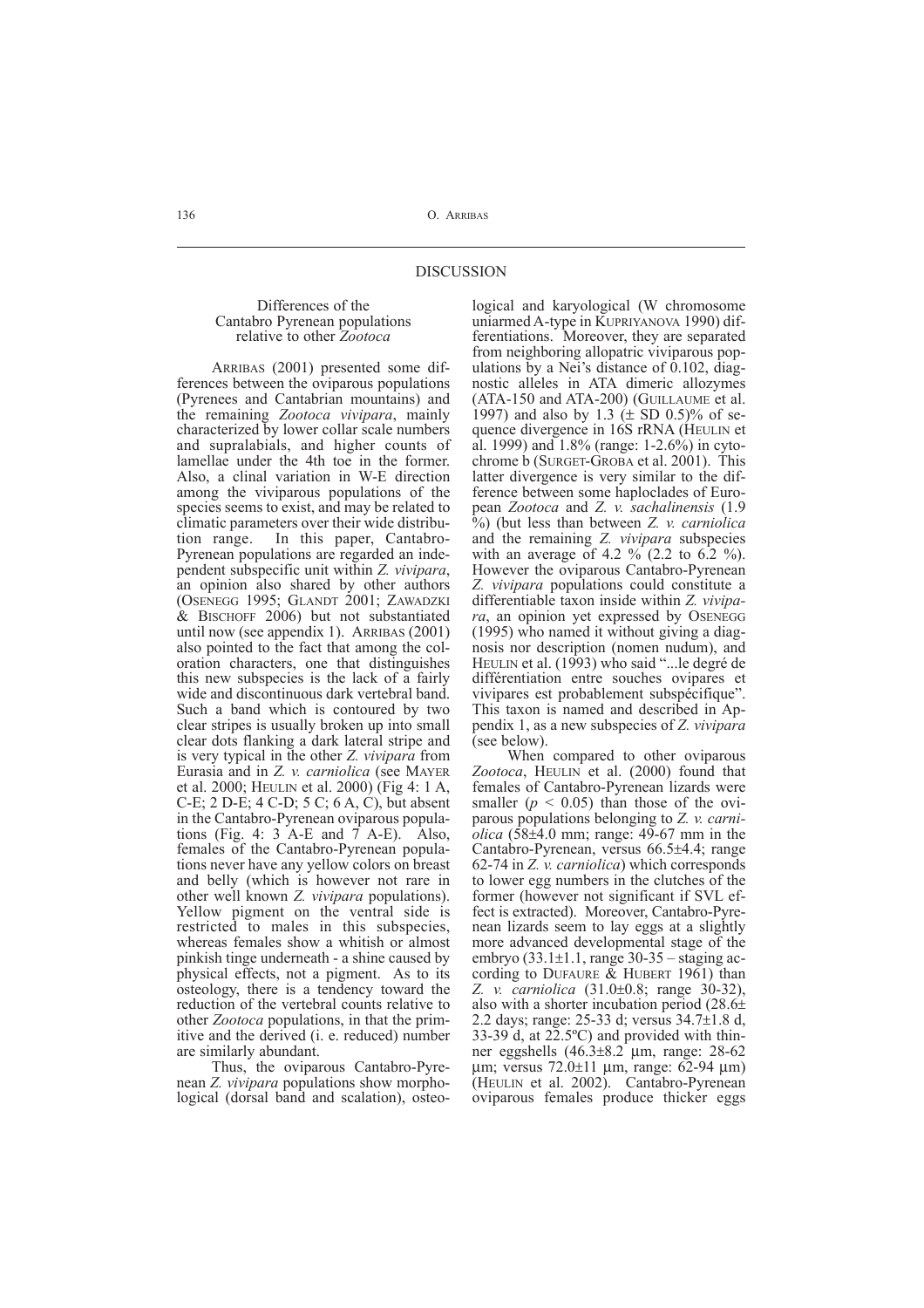$(40\frac{1}{4} \mu m)$  than F1 hybrids (about  $25\frac{1}{4} \mu m$ ) when hybridized under lab conditions with the "Western Viviparous" form, which produces very thin eggs upon parturition (less than  $10\frac{1}{4}$  µm) (HEULIN 1990; HEULIN et al. 1992). There is a resumé in HEULIN et al. (1993) about the characteristics of the F1 hybrids among viviparous and oviparous Common Lizards.

#### Geographic variation among the Cantabro-Pyrenean populations

In the Canonical Discriminant Analysis of male samples (Fig. 2A), Central and especially Western Cantabrian samples (West of Picos de Europa) appear characterized by negative loadings of the first and positive loadings of the second axis, caused by low values of SN-LOR (contact between supranasal and first loreal plates), number of loreal scales, dorsalia and high values for "transverse" pileus configuration, femoralia, postnasalia, supraciliaria and proportionately longer forelimbs (FLL) and hindlimbs (HLL). These Central and Western Cantabrian populations appear also well differentiated in the UPGMA tree (Fig. 2B). Considering the ANOVA/ANCOVA results for males (Table1), the most discriminant characters are FLL, HLL, PL, LORr, and LORI for "Pyrenees". GRSr, GRSrl and FEMr for "Basque Country", and SN-LOR, PILCONF and, to a lesser degree, PL/PW for "Cantabrian Mts." with respect to the other two big samples.

In the CDA of females (Fig. 3A) it is also the samples of Central and Western Cantabria that are sligtly differentiated, but with a considerable overlap, especially with Aran-Valley specimens (which also have "transverse" pileus scale configurations). These populations are characterized by the high values for transverse pileus scale configuration, gularia, femoralia, ventralia and relative forelimb length (FLL/ SVL), and the low loadings for femoralia, lamellae under fourth toe and relative hindlimb length (HLL/SVL). UPGMA tree (Fig. 3B) also separates (but independently among them) the Central and Western Cantabrian samples. Considering the ANOVA/ANCO-VA results for females (Table 2), the most

discriminant characters in females are FLL, HLL, PL, FEMr and FEMl, for "Pyrenees". None for "Basque Country" in comparison with both of the other two samples, and finally, SN-LOR and PILCONF for "Cantabrian Mts" in respect to the former two big samples.

If PILCONF were not included in the analyses (not shown), the cantabrian samples would lose much of their distinctiveness in the CDA, whereas the hierarchical clustering of UPGMA trees would be very similar to the one shown here (Figs. 2B, 3B) but only with C\_CANT as clearly differentiated.

The pileus scales configuration (see material and methods section) is also revealing. The "median" type in which prefrontals are in wide contact is the usual disposition for the species, the other ones are rare and mirror relationships among samples. The "rectangular" pattern is an anomaly closely related to the "transversal" pattern, and is thought to be a pleiotropic byproduct of epigenetic instabilities and to develop especially under environmental conditions considered suboptimal for this species (VOIPIO 1968).

*Zootoca vivipara* populations from West Europe are dominated by this "median" type, which usually makes up over 90%, whereas in Eastern Europe, the percentage falls to 65-70%, similar to some North European populations (64.6% for Finland, but as low as 45.9% in some places) (HEULIN 1986; VOIPIO 1992). In Cantabro-Pyrenean specimens the situation is more or less the same as in other West European populations (average of "median" type is  $87.1\%$ ,  $n = 335$ ) and in general is near 90% in all populations (E\_PYR: 88%,  $n = 25$ ; ARAN: 91.5%,  $n = 141$ ; C PYR: 95.9%, *n* = 49; BASQ\_C: 98.8%, *n* = 83), but there is a considerable deviation in C\_CANT (62.5%,  $n = 16$ ) and especially in  $\overline{W}$  CANT (13.3%, *n* = 15). Specimens from Ancares are practically all of the "transverse" type, whereas in Xistral specimens the situation is less extreme and similar to other C\_CANT samples. Despite the suggestion of HEULIN (1986) about possible differences among sexes in the percentage of specimens representing the "transverse" (plus "rectangular") pileus configuration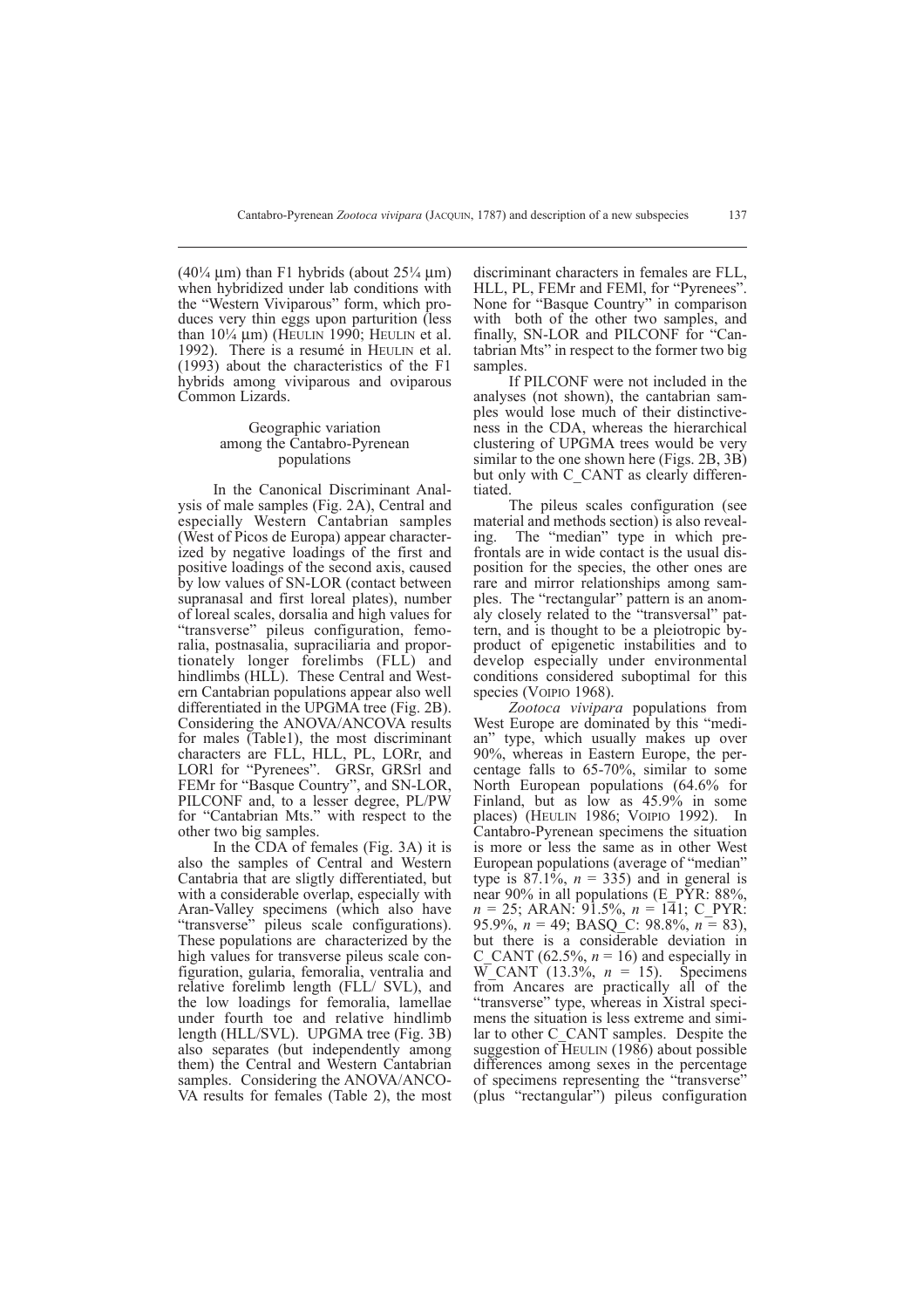type, I did not find significant differences in the Cantabro-Pyrenean samples (7.87% in males, and  $9.4\%$  in females;  $\chi_1^2 = 0.057$ ;  $p =$ 0.8117, NS with Yates' continuity correction factor). As there is a genetic component in this character's inheritance (VOIPIO 1968, 1992), the current situation in the Cantabro-Pyrenean range suggests a shift in the genetic composition of the species resulting in a prevalence of rare founder alleles in the West Cantabrians (an example of REINIG's allele elimination hypothesis; REINIG 1938) with lineage sorting during the species' expansion to the extreme west of its distribution. Here a high proportion of specimens of these rarer variants seem to have been the founders (founder effect) of the current "transverse" pileus type populations. Alternatively, epigenetic disequilibria should favor the occurrence of this character state under suboptimal environmental conditions, as suggested by VOIPIO (1968), but that does not seem to be the case here. Other populations West of Picos de Europa also indicate a shift in this character, but not so marked, reinforcing the idea of this lineage sorting, or a secondary contact with more Eastern populations. However, the populations of *Z. vivipara* west of Picos de Europa as a whole (W  $CANT + C$  CANT) seem to have a particular PILCONF ("transverse" type: 38.7%,  $n = 31$  for the whole area) that could reveal an ancient isolation for all these populations or the presence of a third refuge almost in the later phases of the Pleistocene, diferent from the main Cantabric one postulated by GUILLAUME et al. (2000). These rare pileus configurations have affects on neighbouring scales, lowering significantly the percentage of contact among supranasal and first loreals, as in these Western Cantabrian samples.

The results of the univariate (ANO-VA/ANCOVA) statistics for both sexes are congruent with those based on mitochondrial or other maternally inherited traits with the "Cantabrian" and "Basque Country" groups being closer (less  $p \le 0.01$  differences) and the "Pyrenees" more distantly related. ANOVA/ANCOVA statistics for the "Pyrenees" sample is inconsistent with its geographic position (more differences to the neigboring "Basque Country" than to the more distant "Cantabrian"). "Basque Country" (s. lat.) and "Cantabrian" appear,

however, closer and consistent in terms of geographic position and genetic data.

Osteological data: The Pyrenean sample has less premaxillary, maxillary and dentary teeth (average 6.25, 16.64 and 21, respectively) than the Cantabrian one (average 7.25, 18.58 and 21). In the Pyrenean sample, the sternal-parasternal formula is almost always  $(3+1)$ , whereas the formulae  $(3+2)$  and  $(3+1)$  are almost equally represented in the Cantabrian samples. All individuals of the Cantabrian and the majority of the Pyrenees samples have closed clavicles, however, some open clavicles are found in the latter. The above results are merely indicative, as the reduced sample impedes to draw firm conclusions.

Genetic data: The electrophoretic study of GUILLAUME et al. (2000) shows that the populations of the two main geographic areas ("Cantabrian Mts." and "Pyrenees") probably are genetically not homogeneous. GUILLAUME et al. (2000) revealed the existence of two genetic types in the Pyrenees based on the study of the mannose-6-phosphate isomerase (MPI) enzymes whose alleles are situated in the W-sex chromosome of females and, thus, maternally inherited like mtDNA. One of them, slow migrating (MPI I90), is widespread among individuals of the Cantabrian Mts. and from southern slopes of the West Pyrenees up to the Tena Valley. The other, fast migrating (MPI 110 or MPI 120), was found among individuals of the northern slopes of the Pyrenees (including Landes department and in the Central and Western Pyrenees). On the other side, HEULIN et al (1999) detected the existence of three mitochondrial haplotypes: OH1, present in the northern slopes of the Pyrenees (Ossau Valley) which largely coincides with the distribution of the allele of the fast migrating MPI 110 or MPI 120; another one (OH2) present also south of Ossau Valley and extending to the west, along the Cantabrian Mts. (more or less coincident with the slow migrating allele MPI 190); and a third one (OH3) only present in the Portalé pass (in the contact area between the Ossau Valley in the northern and the Tena Valley in the southern slopes). Equally for the16S rRNA, a contact zone among haplotypes was found in the area of the high Ossau Valley (HEULIN et al. 1999).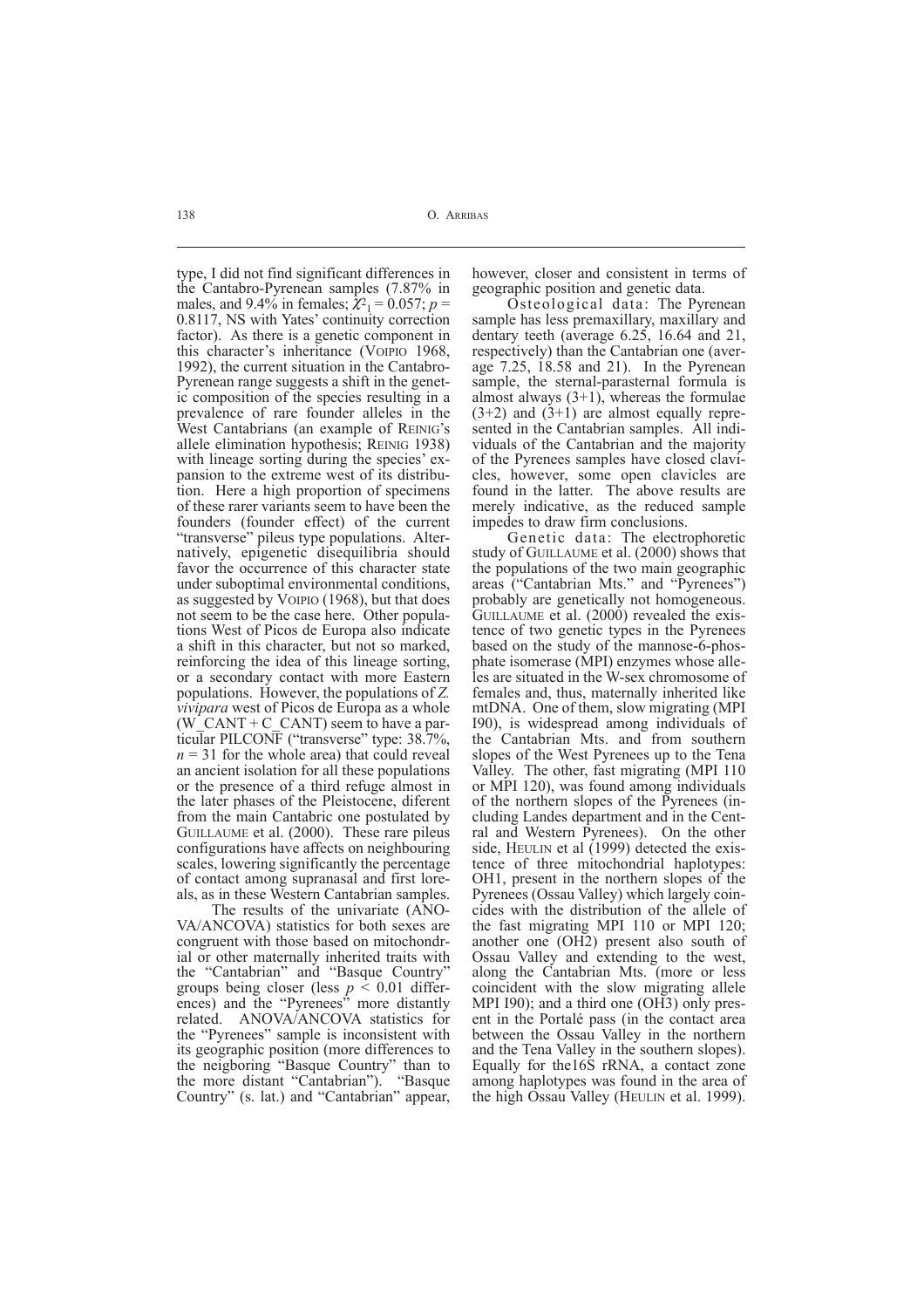The study of a 429 bp fragment of cytochrome b and a 23 bp fragment of GlutRNA showed a more interesting pattern of differentiation, fairly coincident with the allozymic one. The greater part of the Pyrenean samples (Eastern and Central, up to the Ossau Valley) clusters together (coincident to the "Pyrenees" samples), and are somewhat differentiated from the remaining Cantabric populations. These latter, cluster in two even closer subgroups, one from the Ossau valley (where the two great groups meet), across Navarra, Basque Country and Cantabria (here "Basque Country" s. lat. samples), and another subgroup west of Picos de Europa including two samples of the Central and Western Cantabrian Mts. (here "Cantabrian" samples) (SURGET-GRO-BA et al. 2001). Another study of a further 737 bp fragment of cytochrome b and an about 500 bp portion of the 16s rRNA gene, also shows two clusters geographically coincident with the ones outlined above, one in the French (and Eastern) Pyrenees and another in the Cantabrian Mts. (SURGET-GROBA et al. 2006). Thus, the southern slopes of the Western Pyrenees may harbor populations slightly differentiated from those of the Central and Eastern Pyrenees, presumably very similar to the populations of the Cantabrian Mts. that have their own two subclades: east and west of Picos de Europa, as shown in SURGET-GROBA et al. (2001), but not so clear in SURGET-GROBA et al. (2006) who only distinguish a unique Cantabrian clade extending as far as Ossau Valley and a Pyrenean clade from there eastward to the Mediterranean coast (Fig 1).

The multivariate study clearly distinguishes the three units involved in these studies, but their weight and importance is not in accordance with the hierarchy shown by the genetic results (Fig. 1). One cannot distinguish morphologically these two main mitochondrial clades (roughly east and west of Ossau Valley) by means of the CDA, but rather by the number of differences in ANOVA/ANCOVA. The morphological differences are inherited from both parents and their variation seems to be gradual and with great overlapping among them, which suggests a wide gene flow among these mitochondrial clades. Cantabrian populations West of Picos de Europa seem to be more

differentiated morphologically, but this is greatly attributed to their peculiar pileus scales disposition, as there is overlap in CDA with Pyrenean specimens that share this "rare" pileus configuration. A study of true nuclear genes could throw light on this question and be compared with the morphological results, but present results suggest that all the Cantabro-Pyrenean populations are closely related and probably with wide gene flow in their contact areas.

For the West European oviparous *Zootoca vivipara* GUILLAUME et al. (2000) located the glacial refuge during the last glaciation between the Pyrenees and the Cantabrian Mts. In my opinion this may be true, but their differentiation is fairly older than Würmian, and possibly other Pleistocene refugia and subrefugia could have become functional and complicated the current morphological or mitochondrial patterns. *Zootoca* from this area covering Cantabria and Basque Country (here "Basque Country" s. lat. sample) although belonging to the "Cantabrian mitochondrial clade" shows (almost only morphological) signs of intergradation with the Pyrenean clade. Two main refuges can be postulated: One is a Cantabric refuge and the other may have been in any lowland place close to the northwestern Pyrenees. However, the Cantabric group could have been split in two refuges in the last cold phases of the Pleistocene, an unknown place between Cantabria and the Basses Pyrenees, and another western one in Asturias or Lugo, in the extreme West of the species' current range area.

The cold hardiness of the species makes it even more difficult to ascertain where it could have taken refuge during the cold Pleistocene phases, as the southern third of what is France today was not glaciated (except mountains) and northern populations of this species currently inhabit without problems even permafrost-grounded areas, and pass over the Arctic Circle (ARRI- BAS 2004). Even within a more or less homogenous Würmian area one could assume that the Garona river (of Pliocene origin and also present further north even during the coldest phases of the Würmian glaciation), acted as a barrier for some clades impeding contact with other *Z. vivipara* clades. The presence of the species under glacial or peri-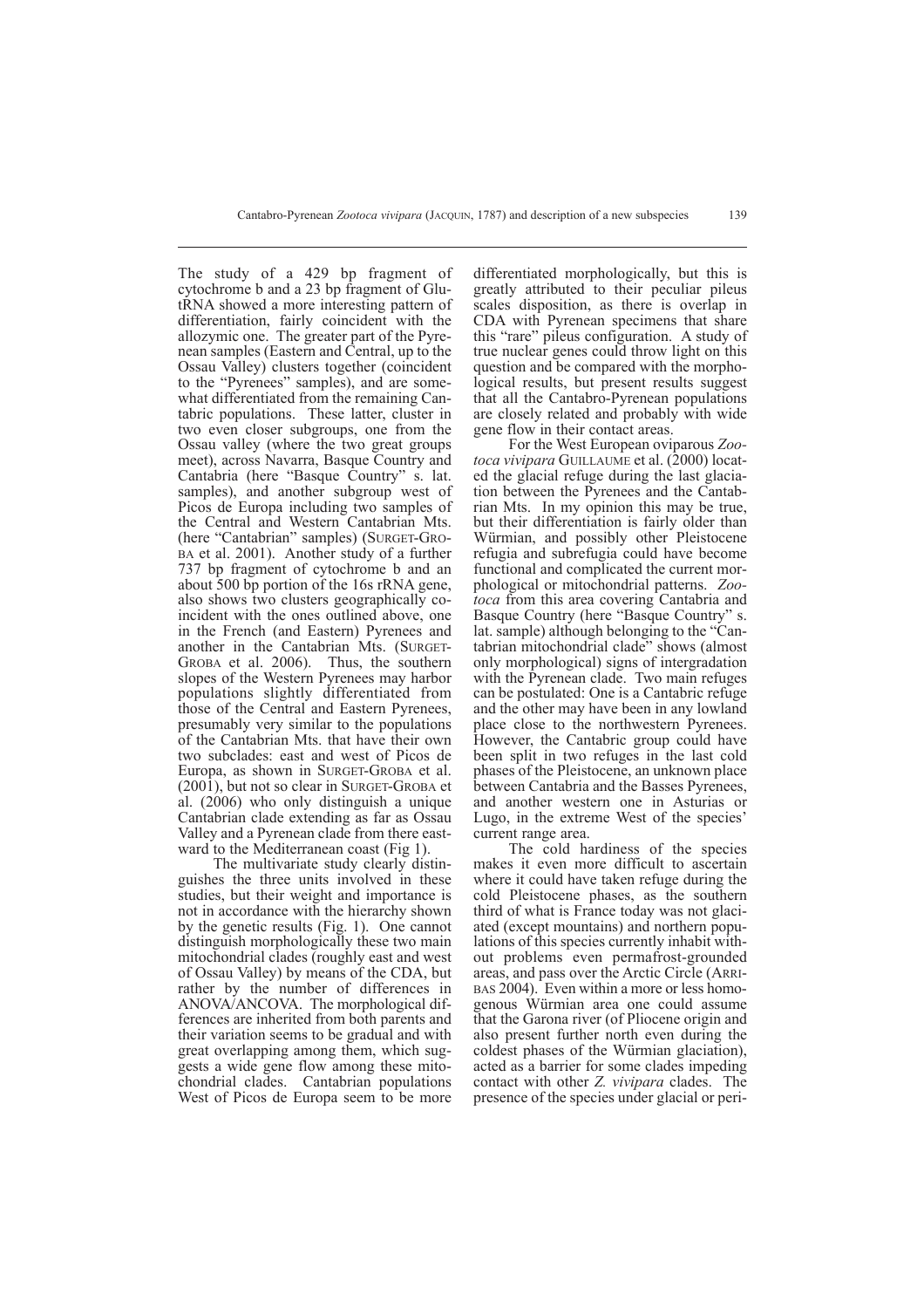glacial conditions, as in a number of Würmian localities in Great Britain (Torbryn Caves, Nazeing, Rogers Cave and Cudmore Grove, among others) corresponding to the Oxygen Isotope Stage 2, coincides with the maximum of the late glacial (Würm/Weichselian). Fossil records from other continental localities as Oblazowa 2 (Poland; 33.430±1230 ybp) and Miesenheim II (SW Germany; ca.11.000 ybp) all from Late Pleistocene (HOLMAN 1998; GLEED-OWEN 1998), suggest that *Z. vivipara* in whatever of its forms could have lived in periglacial, probably in part ice-free areas, just as it does

today north of the Arctic Circle, even during the harsher periods of Late Pleistocene.

This possibility of survival in periglacial areas and repeated cycles of area colonization and retraction, could also be responsible for the current complex patterns of haplotype distribution, with some closely related and relictual, fully separated and other more widespreaded forms (from W. MAYER umpublished data).

The species has not been referred still to Pyrenean or Cantabrian Late Pleistocene localities (ARRIBAS 2004) but certainly was present here.

#### APPENDIX 1

#### *Zootoca vivipara louislantzi* ssp. nov.

Holotype: MNCN nº 44290 (ex OA 95073001). Adult male. Pla de Beret (Vall d'Aràn, Lleida). Spain. 30-07-95. O. ARRI- BAS leg.

Paratypes: (44 specimens) Pla de Beret, Lleida, Spain. 8M, 13F (MNCN 44291 -98, ex OA 95071701-08) (NMW 38569, ex OA 95073002; MNCN 44299-00, ex OA 95073002-03) (NMW 38570-79, ex OA 96072201-10) (OA 97090201). Estany de Soliguera, Lleida, Spain. 2M, 1F (OA 95072101-03). Estany de Sotllo, Lleida, Spain. 2M, 3F (OA 91070111, 14, 07; OA 930807, 10). Estany d'Estats, Lleida, Spain. 1M, 5F (OA91081311, 13, 15; OA 92070322, 23; OA 960706SN). Estany Redó, Lleida, Spain. 3M, 4F (OA 93061502, 03, 06, 07, 08, 09; OA 980824). Santuari de Nuria, Girona, Spain. 2F (OA 94061601, 02).

Holotype and nine paratypes deposited in Museo Nacional de Ciencias Naturales (MNCN; Madrid, Spain), eleven paratypes in Naturhistorisches Museum Wien (NMW; Vienna, Austria). Remaining paratypes in the author's herpetological collection.

Diagnosis: When compared to other *Z. vivipara* populations, *Zootoca vivipara louislantzi* ssp. nov. is morphologically characterized by lower collar and supralabial scale counts and an increased number of lamellae under the 4th toe. Regarding the pattern and coloration characters, it lacks traits which are frequently present and very typical in other *Z. vivipara*

from Eurasia (including *Z. v. carniolica*) such as a wide and discontinuous dark vertebral band contoured by two clear stripes which are usually composed of small clear dots flanking laterally dark wide dots in the vertebral area. Females never present yellow or orange pigment on breast and belly (not uncommon in other *Z. vivipara* populations). Osteologically, males present 25 and 26 presacral vertebrae at equal frequency (predominantly 26 in other forms) and females predominantly 27 (instead of 28). Karyologically they are characterized by a W chromosome of the uniarmed A-type (sensu KUPRIYANOVA 1990), and differ genetically (Allozymes) from neighboring (but allopatric) viviparous populations ("Western Viviparous") by a Nei's distance of 0.102 and diagnostic alleles of the ATA dimeric enzyme (ATA-150 and ATA-200) (GUILLAUME et al. 1997). There is also 1.3 (± SD 0.5)% of sequence divergence in 16SrRNA, and 1.8% (range: 1-2.6%) in cytochrome b. *Zootoca v. louislantzi* ssp. nov. lays eggs slightly more advanced than the other oviparous ssp. *Z. v. carniolica*, and also has shorter incubation time and thinner eggshells.

Description of the holotype (Fig. 5): Adult male, Snout-vent length (SVL) 52.2 mm, Forelimb length (FLL) 15.2 mm, hindlimb length (HLL) 20.4, Pileus length (PL) 10.3, Pileus width (PW) 5.8, Granula supraciliaria in the right side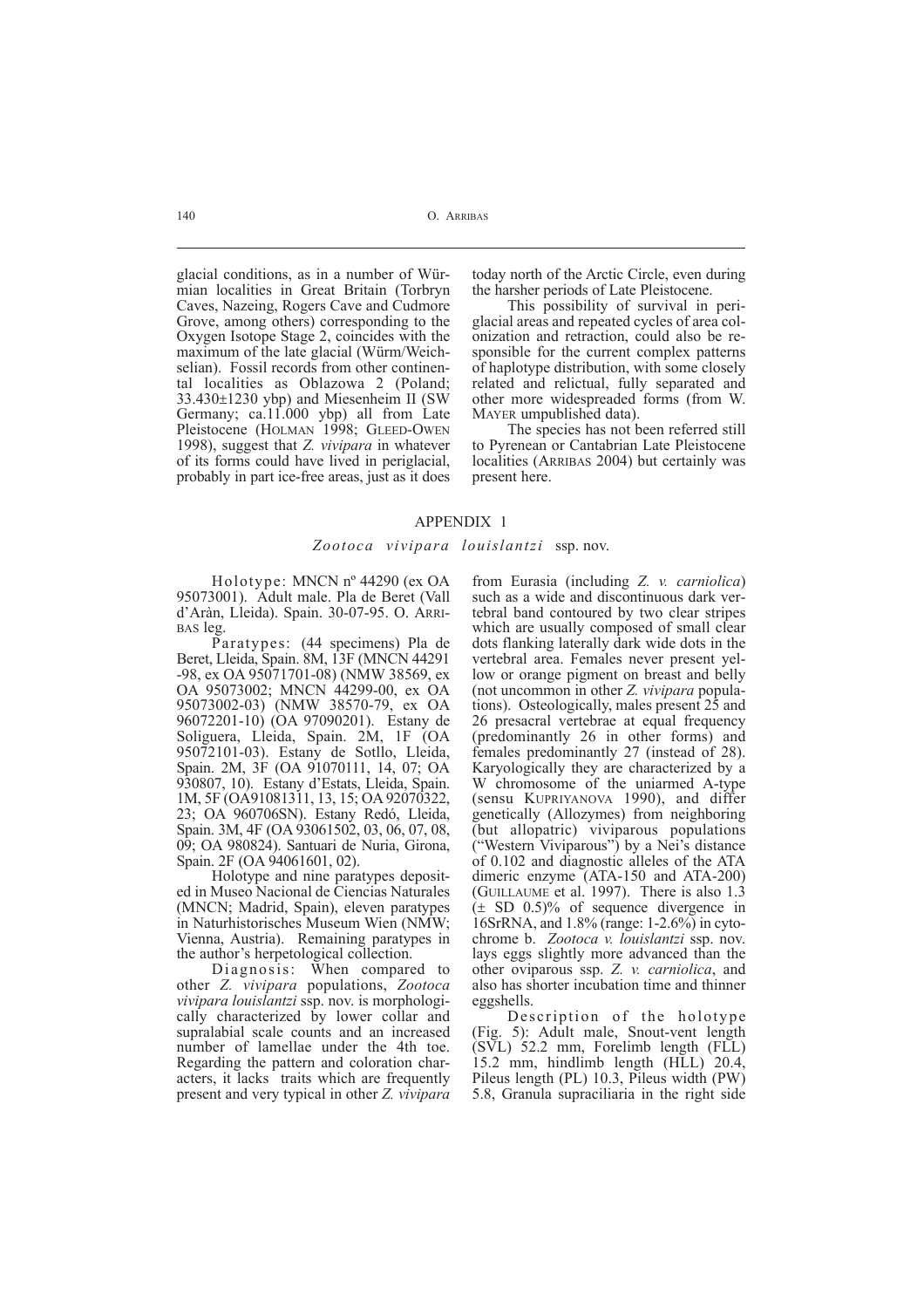

Fig. 5: Holotype of *Zootoca vivipara louislantzi* ssp. nov. (MNCN nº 44290). Adult male. Pla de Beret (Vall d'Aràn, Lleida). Spain. 30-07-95. O. ARRIBAS leg.

Abb. 5: Holotypus von *Zootoca vivipara louislantzi* ssp. nov. (MNCN nº 44290). Adultes Männchen. Pla de Beret (Vall d'Aràn, Lleida). Spanien. 30-07-95. O. ARRIBAS leg.

(GRSr) 1, Granula supraciliaria in the left side (GRSl) 1, Gularia (GUL) 18, Collaria (COLL) 9, Dorsalia (DORS) 32, Ventralia (VENT) 25, Femoralia right side (FEMr) 10, Femoralia left side (FEMl) 10, Lamellae under 4th digit (LAM) 18, Postnasal scales in the right side (PNr) 1, Postnasal scales in the left side (PNl) 2, Loreal scales in both sides (LOR) 2, Supralabial scales in the right side (SPRLr) 4, Supralabial scales in the left side (SPRLl) 3, Supranasal and first loreal in contact (SN-LOR), Pileus scales configuration (PILCONF) "median" with wide contact among prefrontals, ventral black punctuation  $(PTV)$  in all six scale rows, relative length of forelimbs (FLL/ SVL) 0.29, relative length of hindlimbs (HLL/SVL) 0.39, Pileus shape (PiL/PilW) 1.76; color (in alcohol) gray-bluish with dorsolateral clear stripes well visible. Pileus with very few markings, only with five small points in the outer parts of the parietal scales. Dorsal band in the form of a discontinuous row of irregular points, as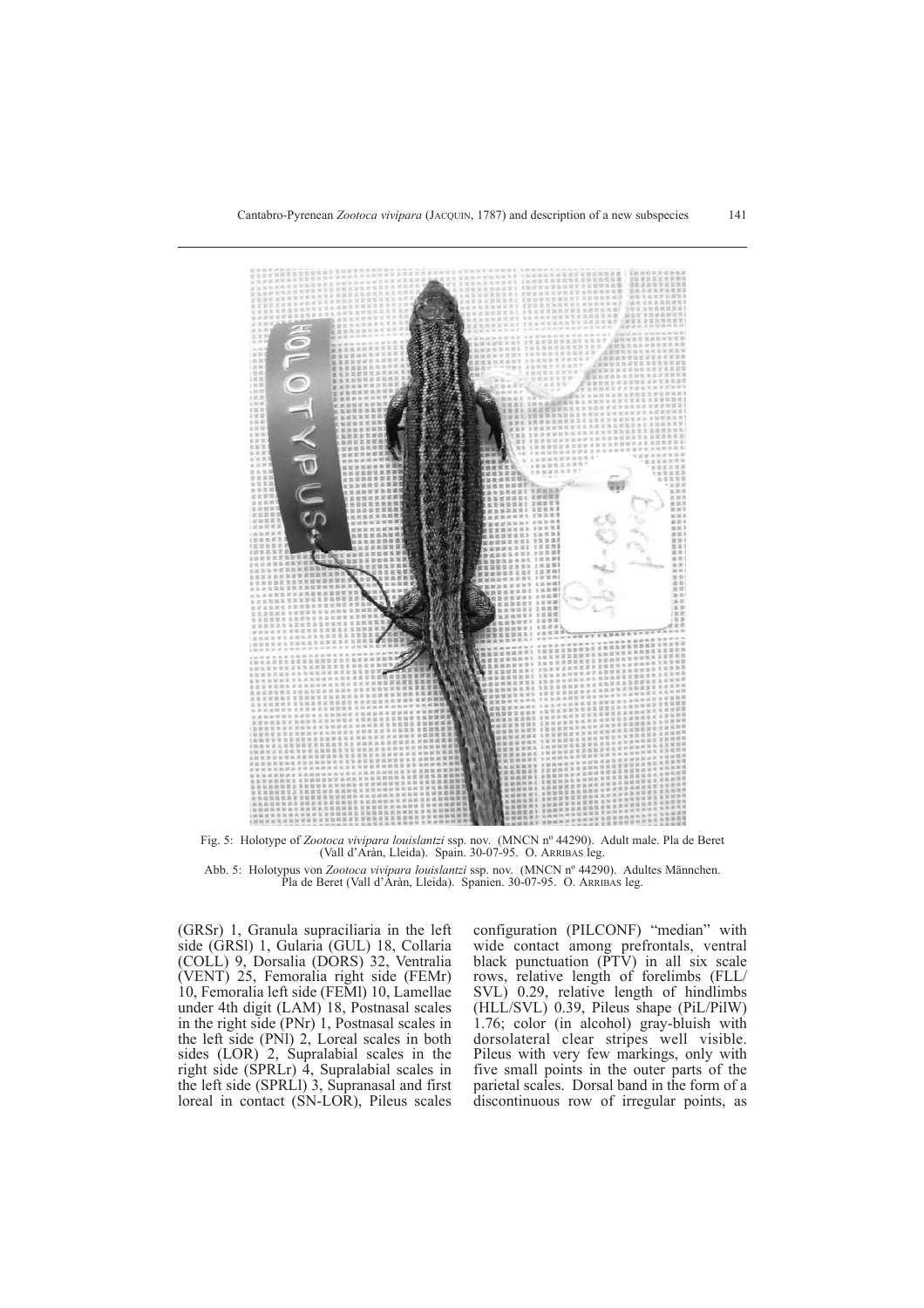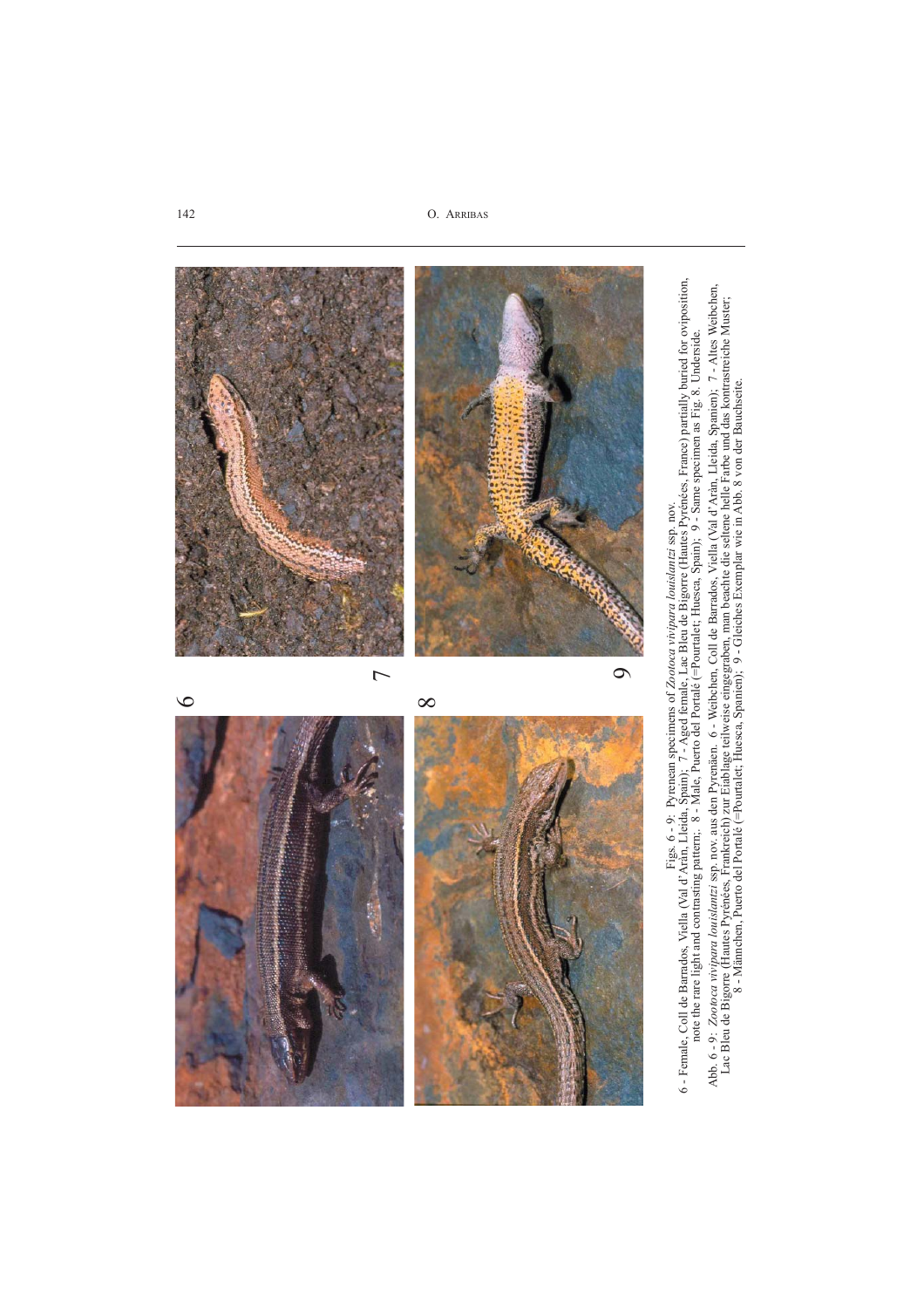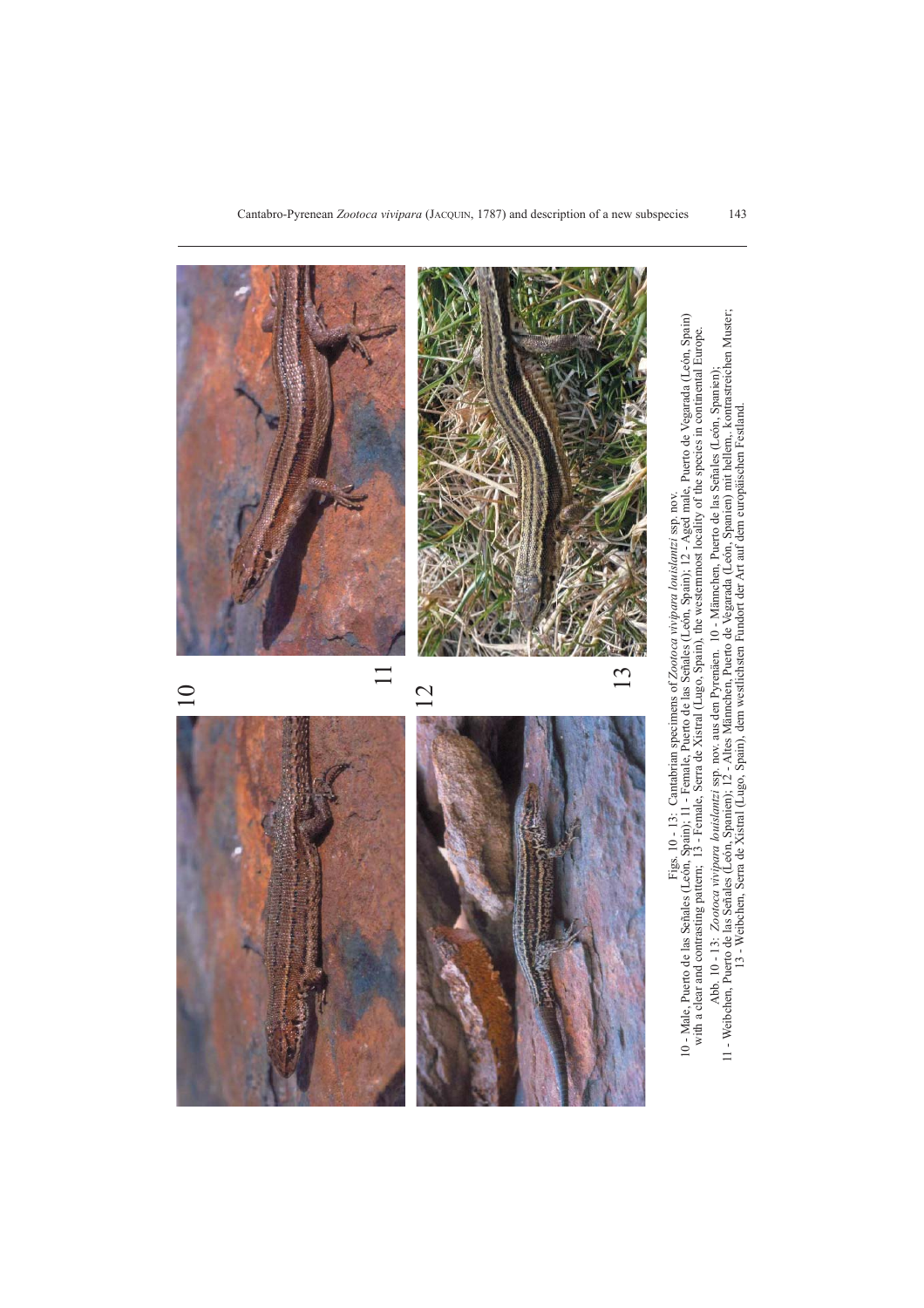well as discontinuous dorsolateral black stripes. Temporal  $(= costal)$  bands relatively clear, of gray-bluish background color, only delimited by a black irregular line above, and a fairly more discontinuous one in the lower part, continuing along the tail. Inferior lateral stripe decomposed also into small points. Ventral parts of the same graybluish tinge (in alcohol), cream-yellow in life, with a heavily black spotted pattern, also in the lower parts of the tail.

Variation: Juveniles have a pattern very similar to adult females, but it is masked by the overall dark brown (black at sight) pigmentation, as in other *Z. vivipara*. Subadults begin to show sexual dimorphism at the age of their second calendar year, when the yellow coloration appears on the belly of males. Adults show only few variation, especially expressed in the continuity or interruption of the pattern stripes (see Fig.  $4 - rows 3$  and 7 and Figs. 6-13) and in the background color, which is usually darker in moist localities and clearer and more contrasted with the black pattern in drier ones. For scalation and measurements see Tables 1 and 2.

Derivatio nominis: The subspecific epithet *louislantzi* honours Amédée LOUIS LANTZ (Mulhouse 1886 - Basel 1953), the French herpetologist who was the first to discover oviparity in *Z. vivipara* from above the ville of Gerde (Hautes Pyrénées) in September 8, 1924.

Synonymy: In her unpublished doctoral thesis OSENEGG (1995) termed the Cantabro-Pyrenean population *Lacerta vivipara vasconiae*, which did not constitute a nomenclatural act. Later, GLANDT (2001: 65) used this nomen in his book of the Common Lizard where it represents a nomen nudum.

Distribution<sup>1</sup>): Cantabro-Pyrenean axis, with an extension to the Landes department (France) exclusively south of the Garona river that constitutes the northern limit of the range area. In the Pyrenees, it lives from Puigmal Massif in the East, to the west along the mountain range axis (but more widespread in the northern, more humid slopes where it descends to the foothills), across the Basque mountains, and along all the Cantabrian Mts. to the west as far as the Ancares and Xistral mountains (Lugo, Spain). The taxon is more abundant in middle mountain altitudes, but can be found from almost sea level up to 2100 m in Cantabrian Mts. and 2400 m in the Pyrenees.

# APPENDIX 2

## Additional materials included in the osteology studies

In addition to the Ibero-Pyrenean samples the following materials were included in the osteology studies:

- *Zootoca vivipara* ("Western Viviparous"): Adamello, Western Trentino Alps (Italy) (0,1).

- *Zootoca vivipara* ("Central Viviparous I): Lunz/See (Austria) (0,1); Moosbrunn (Austria) (1,0) (formerly "*pannonica*" sensu auctt.).

- *Zootoca vivipara* ("Central Viviparous II"): Turracher Höhe (Austria) (0,1).

- *Zootoca vivipara louislantzi* ssp. nov. ("Western Oviparous"): Lago de Cerveriz (Spain) (0,1); Puerto de Vegarada (Spain) (0,1); Coll de Barrados (Spain) (2,2); Col del Tourmalet (France)  $(0,1)$ ; Puerto de los Tornos (Spain) (1,0); Puerto de las Señales (Spain) (1,0); Cantabria (Spain) (no data)  $(1,2)$ .

- *Zootoca vivipara carniolica* ("Eastern Oviparous"): Altopiano Pokljuka (Slovenia)  $(0,1)$ ; Velebit (Croatia)  $(0,1)$ ; Risjnak (Croatia) (0,1).

<sup>1)</sup> A small and presumably introduced population of unknown origin south of the Ebro river, in Puerto de Piqueras (Soria-Logroño; Sierra de Cebollera Mts.) has been detected (ARRIBAS unpublished). The animals were probably released in the last years (first detected 2006), as they were found in a well explored locality where various herpetological surveys from 1962 to 1993 did not detect them.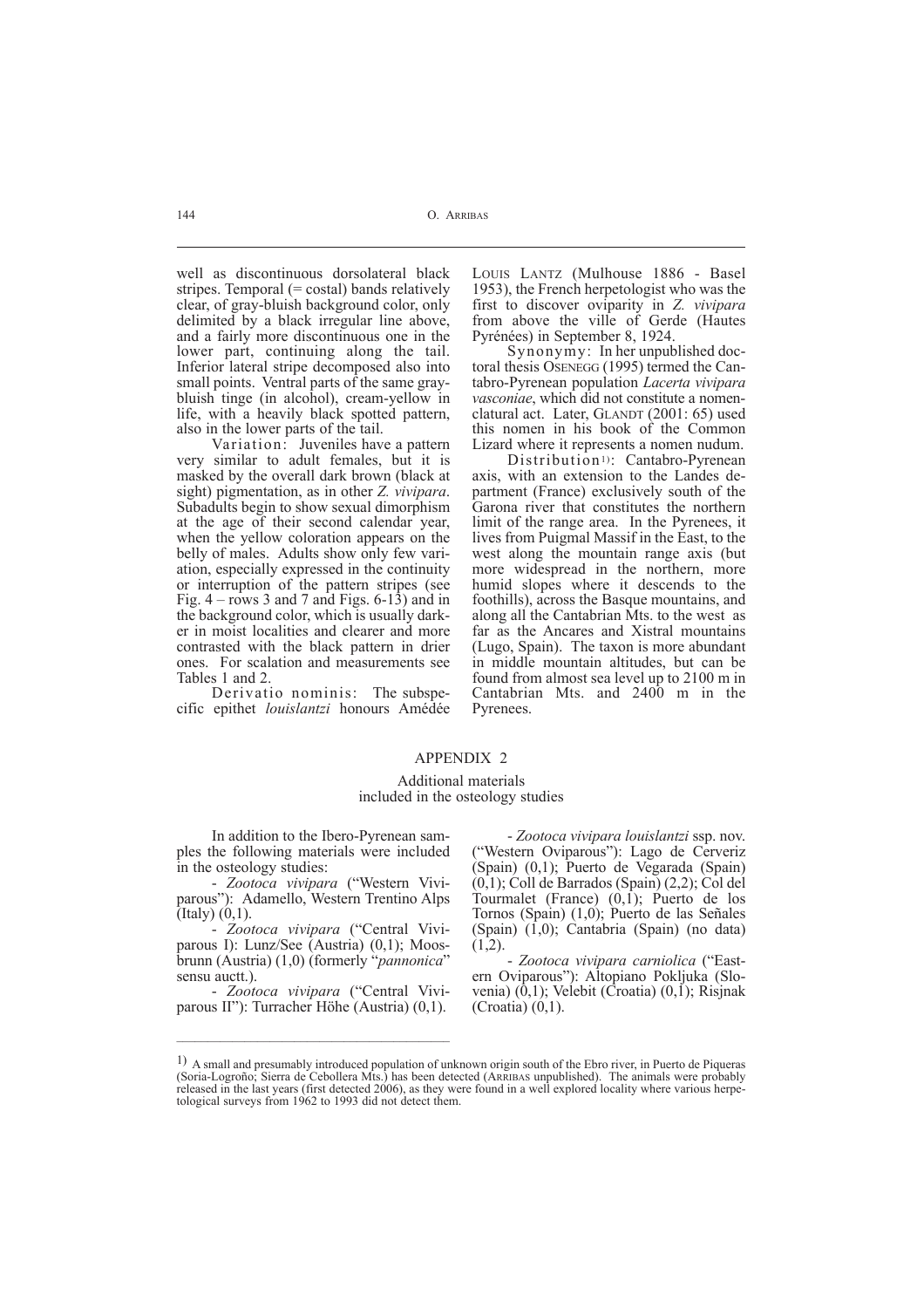#### ACKNOWLEDGMENTS

Special thanks to Werner MAYER (Wien) who shared interesting and clarifying ideas about the nightmare of the species taxonomy and also furnished specimens from several forms for bone study. Also Pedro GALÁN (A Coruña, Spain), Jesus GARCIA (Huesca, Spain), Olga MARTINEZ-GIL (Pamplona, Spain), Gaetano ODIERNA (Naples, Italy), Guillermo PALOMERO

(Santander, Spain), Sergi PLA (Barcelona, Spain), and others helped in several aspects with some specimens, data or helping in fieldtrips from 1986 onwards. Type specimens were captured under permissions nº 2017 (1991-1992), 1152 (1993), 563 (1994), 516 (1995), 5787 (1996), 106 (1997), 51 (1998) from Generalitat de Catalunya Environmental departments.

#### **REFERENCES**

ARRIBAS, O. (1996) Taxonomic revision of the Iberian 'Archaeolacertae' 1.: a new interpretation of the geographical variation of '*Lacerta*' *monticola* BOU-LENGER, 1905 and '*Lacerta*' *cyreni* MÜLLER & HELL-MICH, 1937 (Squamata: Sauria: Lacertidae).- Herpetozoa, Wien; 9: 31-56.

ARRIBAS, O. (1998): Osteology of the Pyrenean mountain lizards and comparison with other species of the collective genus *Archaeolacerta* MERTENS, 1921 s. l. from Europe and Asia Minor. (Squamata: Sauria: Lacertidae.).- Herpetozoa, Wien; 11: 47-70.

ARRIBAS, O. (1999): Taxonomic revision of the Iberian 'Archaeolacertae' 2: diagnosis, morphology, and geographic variation of '*Lacerta*' *aurelioi* ARRIBAS, 1994 (Squamata: Sauria: Lacertidae).- Herpetozoa, Wien; 11: 155-180.

ARRIBAS, O. (2001): Estudio preliminar de la diferenciación geográfica en la folidosis de *Zootoca vivipara* (JACQUIN, 1787) en Eurasia.- Butlletí Societat Catalana d'Herpetologia, Barcelona; 15: 7-22.

ARRIBAS, O. (2004): Fauna y paisaje de los Pirineos en la Era Glaciar. Barcelona (Lynx Edicions), 540 pp.

BÖHME, W. (1997): *Lacerta vivipara* JACQUIN, 1787; pp. 268-269. In: GASC, J.-P. & CABELA, A & CRONBRNJA-ISAILOVIC, J. & DOLMEN, D. & GROSSEN-BACHER, K. & HAFFNER, P. & LESCURE, J. & MARTENS, H. & MARTINEZ RICA, J. P. & MAURIN, H. & OLIVEIRA, M. E. & SOFIANIDOU, T. S. & VEITH, M. & ZUIDERWIJK, A. (eds.). Atlas of amphibians and reptiles in Europe. Paris (Societas Europaea Herpetologica. Muséum National d'Histoire Naturelle).

BÖHME, W. & HEULIN, B. & BISCHOFF, W. (1999): First data on a second oviparous population of the viviparous lizard *Zootoca vivipara* JACQUIN, 1787 (Squamata: Lacertidae) from NW Slovenia. 19th. Ord. Gen. Meeting SEH, Iraklion (Nat. Hist. Mus. Crete) Abstracts: 34-35.

BRAÑA, F. (1986): Ciclo reproductor y oviparismo de *Lacerta vivipara* en la Cordillera Cantábrica.- Revista española de Herpetología, Salamanca; 1: 275-291.

BRAÑA, F. & BEA, A. (1987): Bimodalité de reproduction chez *Lacerta vivipara*.- Bull. Soc. Herpetol.

France, Paris; 44: 1-5.<br>CASTROVIEJO, J. & CASTROVIEJO, S. & SALVA-DOR, A. (1970): Algunos datos sobre la distribución de la lagartija de turbera, *Lacerta vivipara*, en España.- Boletín Real Sociedad Española Historia Natural, Madrid; 68: 135-145.

DELY, O. (1981): Über die morphologische Variation der Zentral-Osteuropäischen Bergeidechse (*Lacerta vivipara* JACQUIN).- Vertebrata Hungarica, Budapest; 20: 5-54.

DELY, O. & BÖHME, W. (1984): *Lacerta vivipara* JACQUIN, 1787 – Waldeidechse; pp 362-393. In:

BÖHME, W. (ed.): Handbuch der Reptilien und Amphibien Europas vol. 2/1 (Echsen II.), Wiesbaden (Aula).

DUFAURE, J. P. & HUBERT, J. (1961): Table de développement du lézard vivipare: *Lacerta* (*Zootoca*) *vivipara*.- Archives d'anatomie microscopique et de morphologie expérimentale, Paris; 50: 309-328.

DURFORT, M. (1978): Tècniques de transparentat d'invertebrats i d'esquelets de vertebrats: aplicacions.- Circulars Institució Catalana d'Història Natural, Barcelona; nº 1; 9 pp.

GHIELMI, S. & HEULIN, B. & SURGET-GROBA, Y. & GUILLAUME, C. P. (2001): Identification de populations ovipares de *Lacerta* (*Zootoca*) *vivipara* en Italie.- Bull. Soc. Herpetol. France, Paris; 98: 19-29.

GLANDT, D. (2001): Die Waldeidechse. unscheinbar - anpassungsfähig - erfolgreich. Bielefeld (Laurenti Verlag), 111 pp.

GLEED-OWEN, C. P. (1998): Quaternary herpetofaunas of the British Isles: Taxonomic descriptions, paleoenvironmental reconstructions, and biostratigraphic implications. Unpublished Ph. D. Thesis. University of Coventry, 547 pp.

GUILLAUME, C. P. & HEULIN, B. & BESHKOV, V. (1997): Biogeography of *Lacerta vivipara*: reproductive mode and enzyme phenotypes in Bulgaria.- Ecography, Oxford [Blackwell]; 20: 240-246.

GUILLAUME, C. P. & HEULIN, B. & ARRAYAGO, M. J. & BEA, A. & BRAÑA, F. (2000): Refuge areas and suture zones in the Pyrenean and Cantabrian regions: geographic variation of the female MPI sex-linked alleles among oviparous populations of the lizard *Lacerta* (*Zootoca*) *vivipara*. Ecography, Oxford [Blackwell];  $23: 3 - 10.$ 

HEULIN, B. (1986): Données nouvelles sur le polymorphisme du pileus du lézard vivipare.- Comptes rendus de l'Academie des Sciences, Paris; (Série 3, Sciences de la vie) 302 (11): 415-418.

HEULIN, B. (1988): Donnés nouvelles sur les populations ovipares de *Lacerta vivipara*.- Comptes rendus de l'Academie des Sciences, Paris; (Série 3, Sciences de la vie) 306: 63-68.

HEULIN, B. (1990): Étude comparative de la membrane coquillière chez les souches ovipares et vivipares de *Lacerta vivipara*.- Canadian Journal of Zoology, Ottawa; 68: 1015-1019.

HEULIN, B. & ARRAYAGO, M. J. & BEA, A. & BRAÑA, F. (1992): Caractéristiques de la coquille des oeufs chez la souche hybride (ovipare x vivipare) du lézard *Lacerta vivipara*.- Canadian Journal of Zoology, Ottawa; 70: 2242-2246.

HEULIN, B. & GUILLAUME, C. & BEA, A. & ARRAYAGO, M. J. (1993): Interprétation biogéographique de la bimodalité de reproduction du lézard *Lacerta vivipara* -JACQUIN- (Sauria, Lacertidae): Un